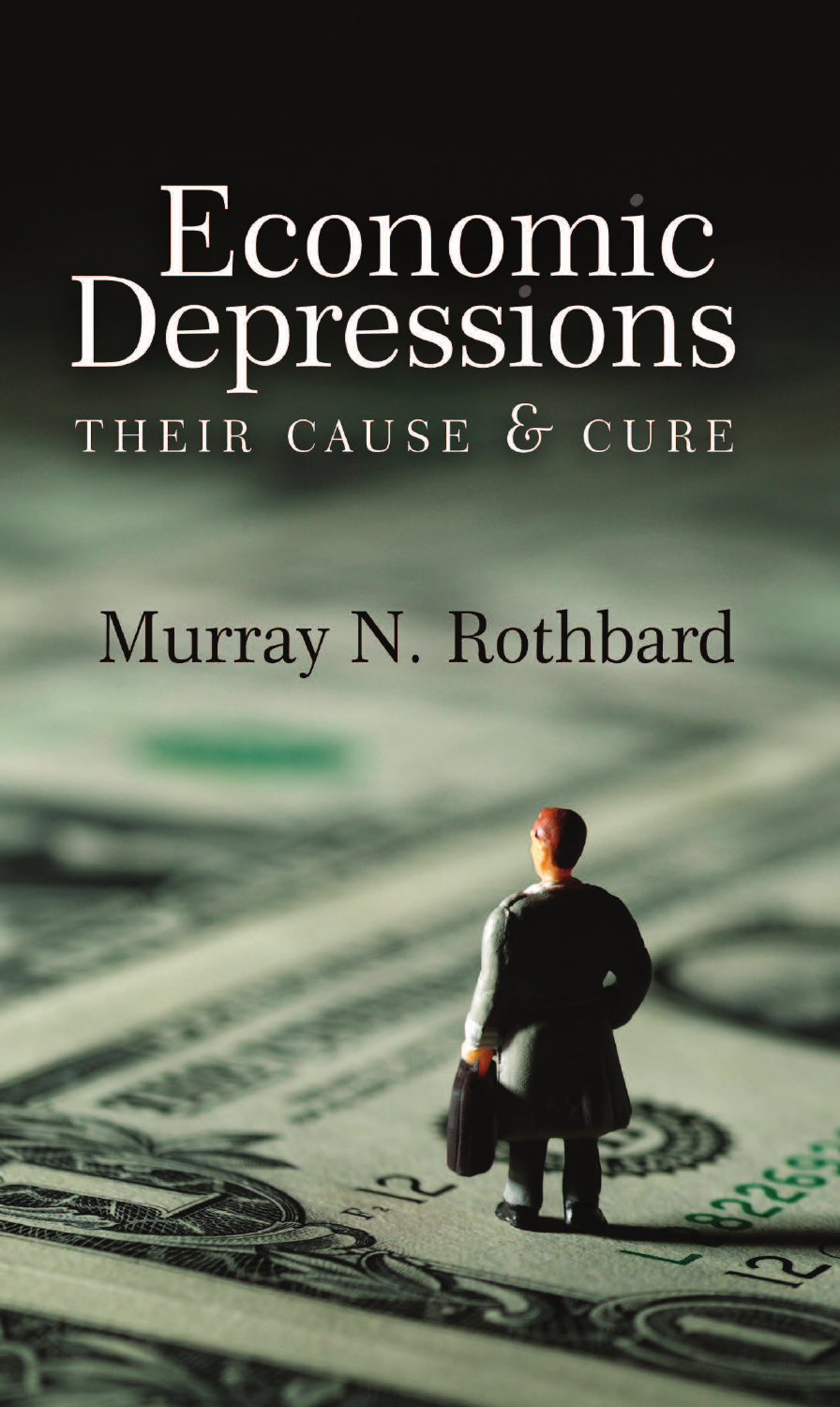# Economic Depressions: Their Cause and Cure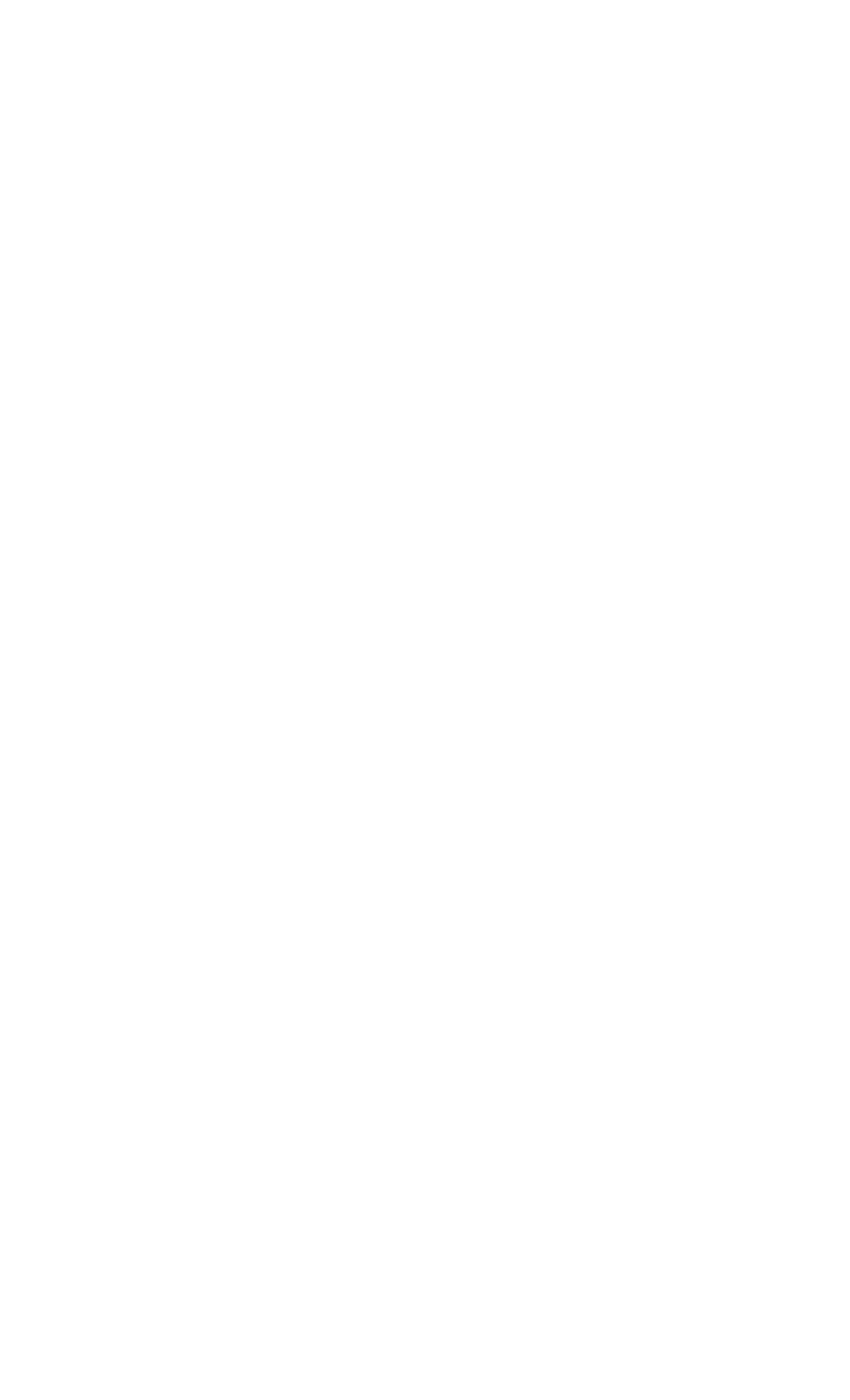### Economic Depressions: Their Cause and Cure

Murray N. Rothbard

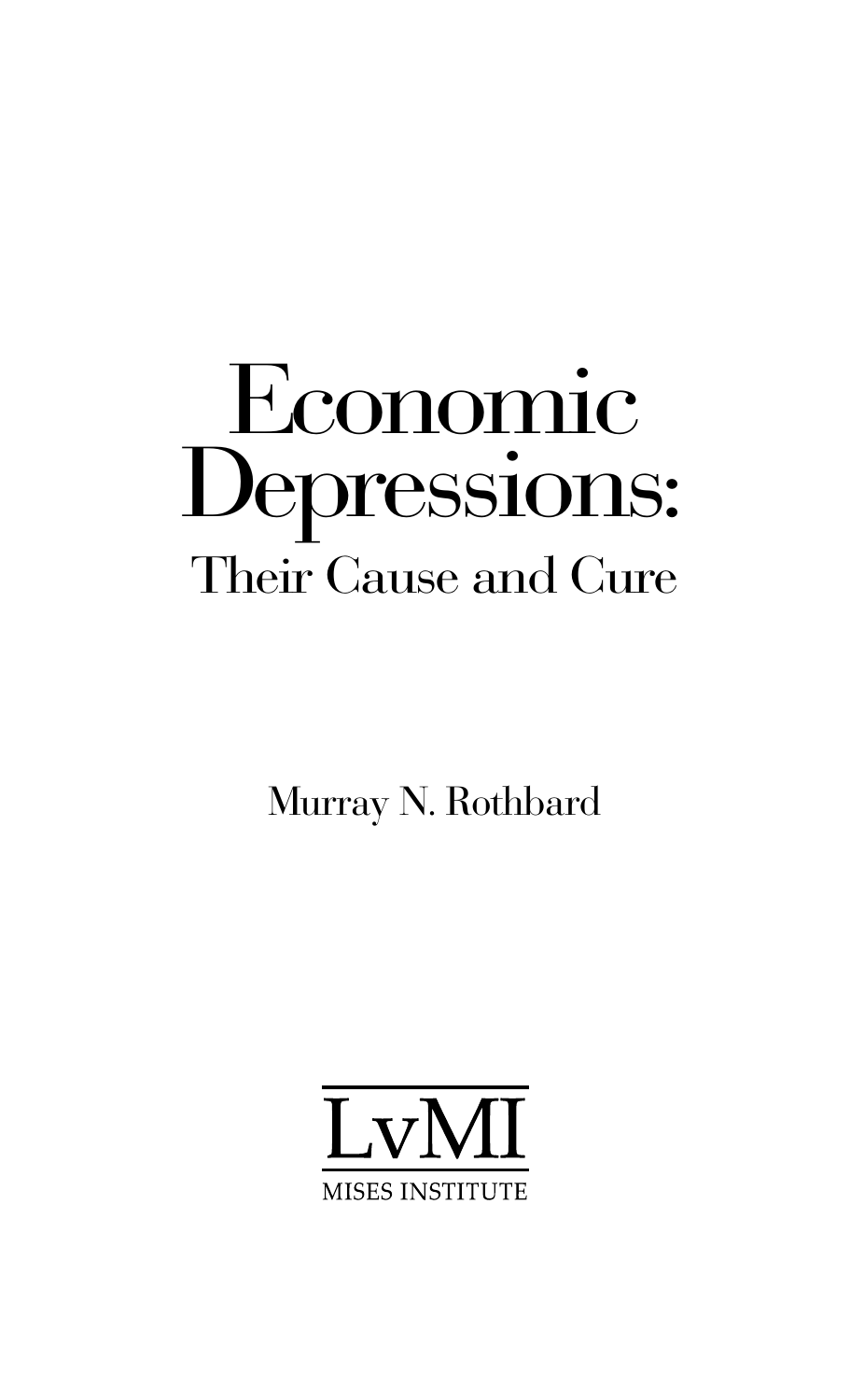© 2009 by the Ludwig von Mises Institute and published under the Creative Commons Attribution License 3.0. http://creativecommons.org/licenses/by/3.0/

Ludwig von Mises Institute 518 West Magnolia Avenue Auburn, Alabama 36832 www.mises.org

ISBN: 978-1-933550-50-3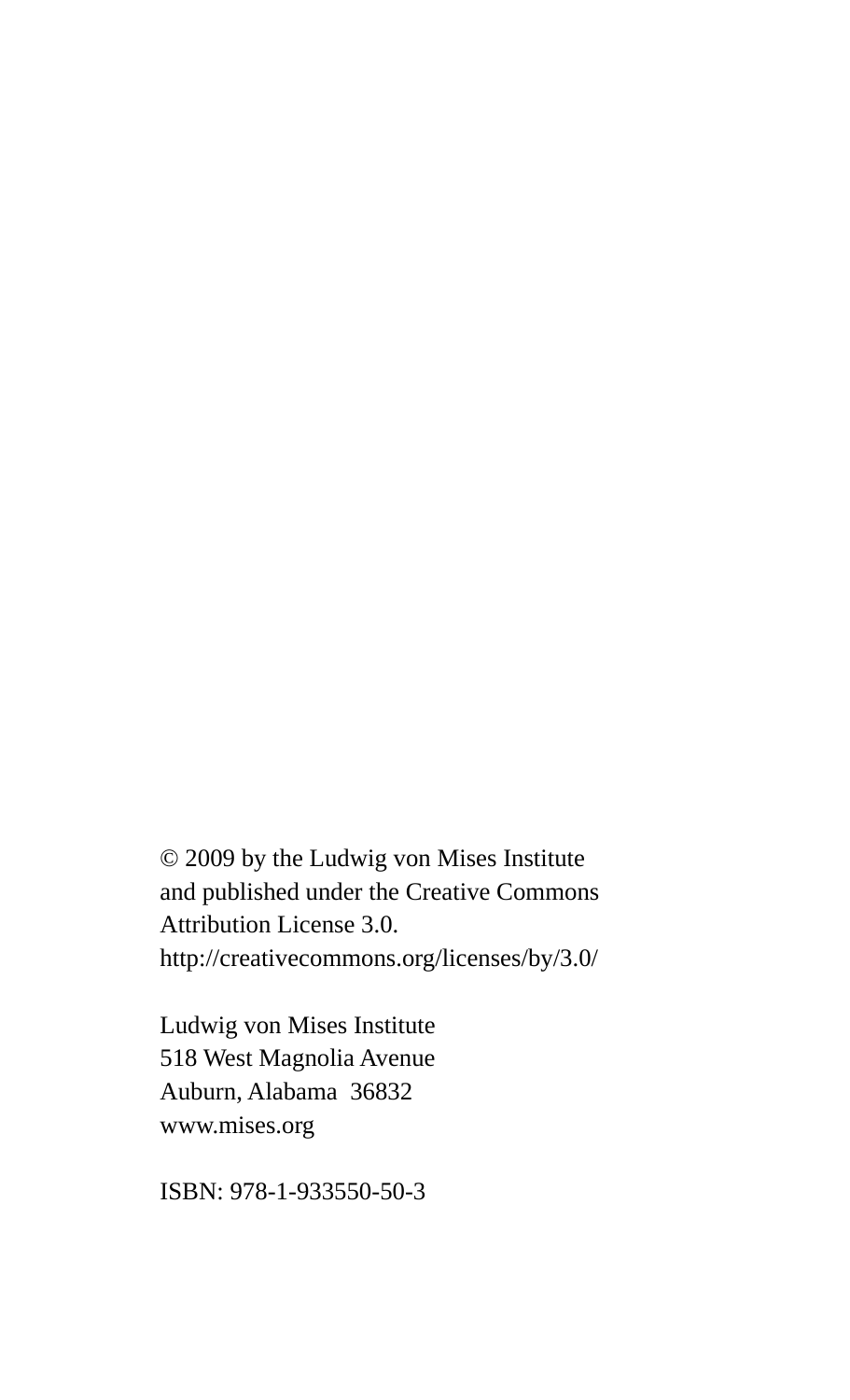*...banks would never be able to expand credit in concert were it not for the intervention and encouragement of government.*

— Murray N. Rothbard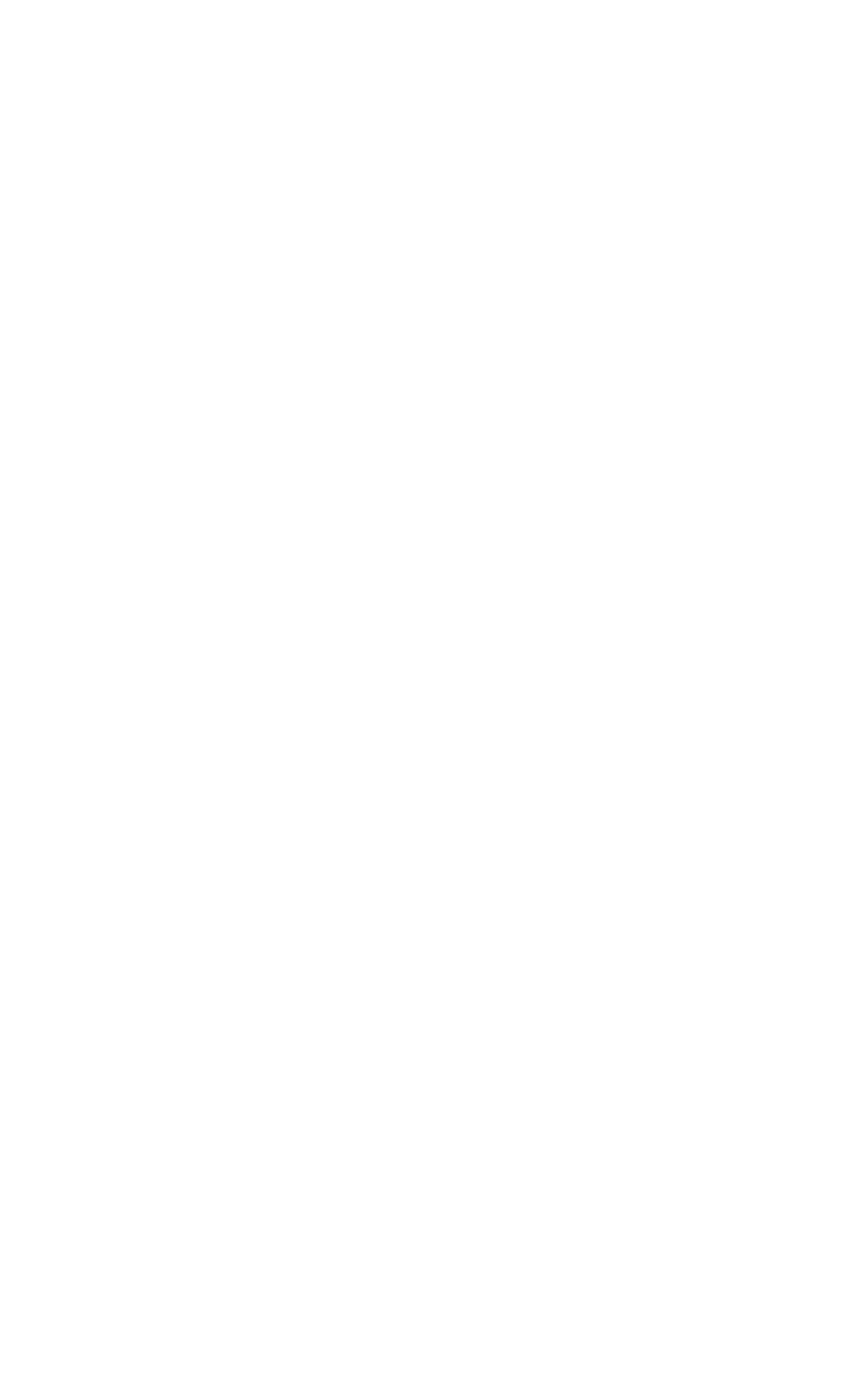# Economic Depressions: Their Cause and Cure

WE LIVE in a world of euphemism. Undertakers have<br>become "morticians," press<br>agents are now "public rela-<br>tions counsellors" and ianitors have all mism. Undertakers have become "morticians," press agents are now "public relations counsellors" and janitors have all been transformed into "superintendents." In every walk of life, plain facts have been wrapped in cloudy camouflage.

No less has this been true of economics. In the old days, we used to suffer

This essay was originally published as a minibook by the Constitutional Alliance of Lansing, Michigan, 1969. It is also included in *The Austrian Theory of the Trade Cycle and Other Essay*s, Richard M. Ebeling, ed. (Auburn, Ala.: Ludwig von Mises Institute, 2006).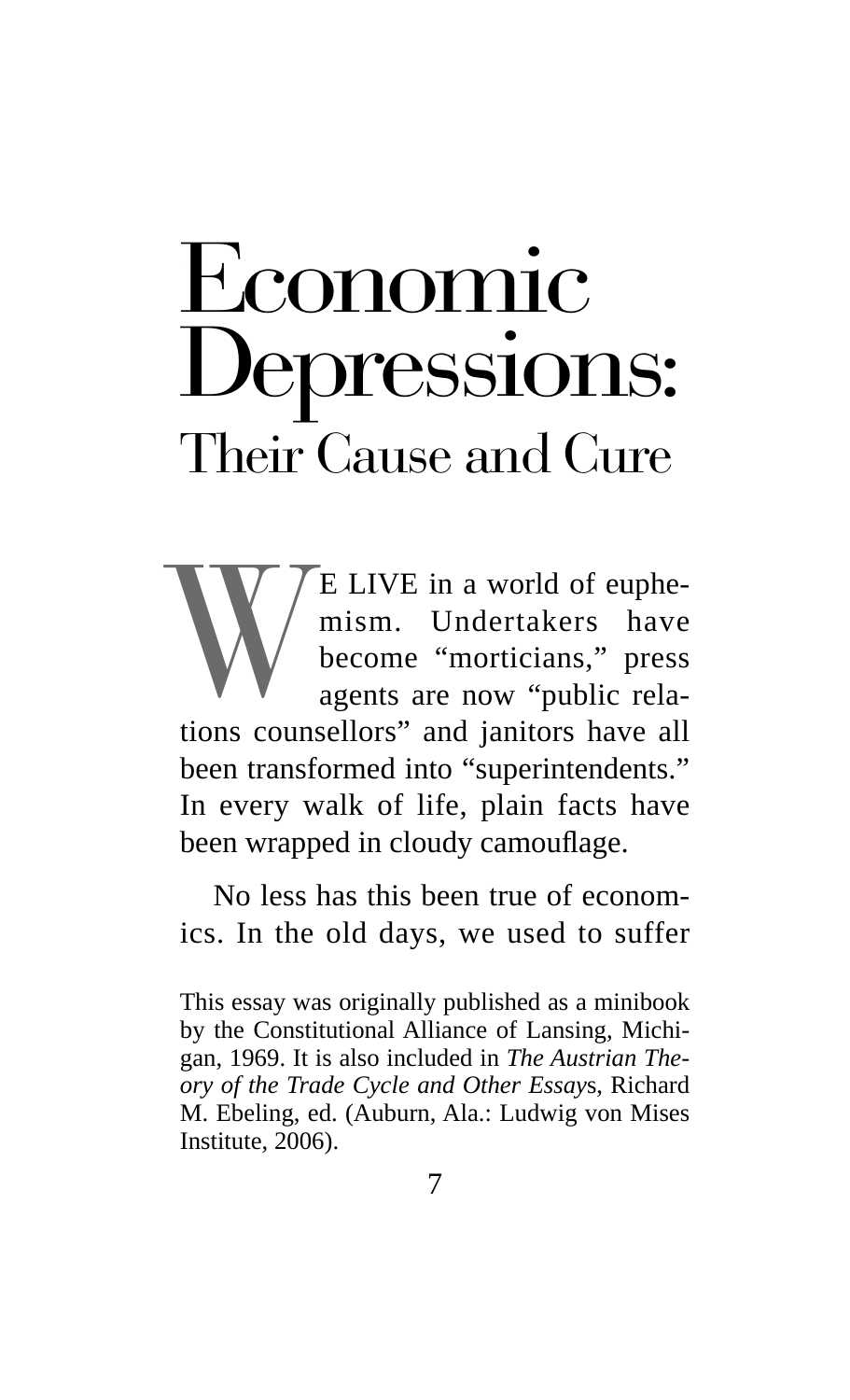nearly periodic economic crises, the sudden onset of which was called a "panic," and the lingering trough period after the panic was called "depression."

The most famous depression in modern times, of course, was the one that began in a typical financial panic in 1929 and lasted until the advent of World War II. After the disaster of 1929, economists and politicians resolved that this must never happen again. The easiest way of succeeding at this resolve was, simply to define "depressions" out of existence. From that point on, America was to suffer no further depressions. For when the next sharp depression came along, in 1937–38, the economists simply refused to use the dread name, and came up with a new, much softer-sounding word: "recession." From that point on, we have been through quite a few recessions, but not a single depression.

But pretty soon the word " recession" also became too harsh for the delicate sensibilities of the American public. It now seems that we had our last recession in 1957–58. For since then, we have only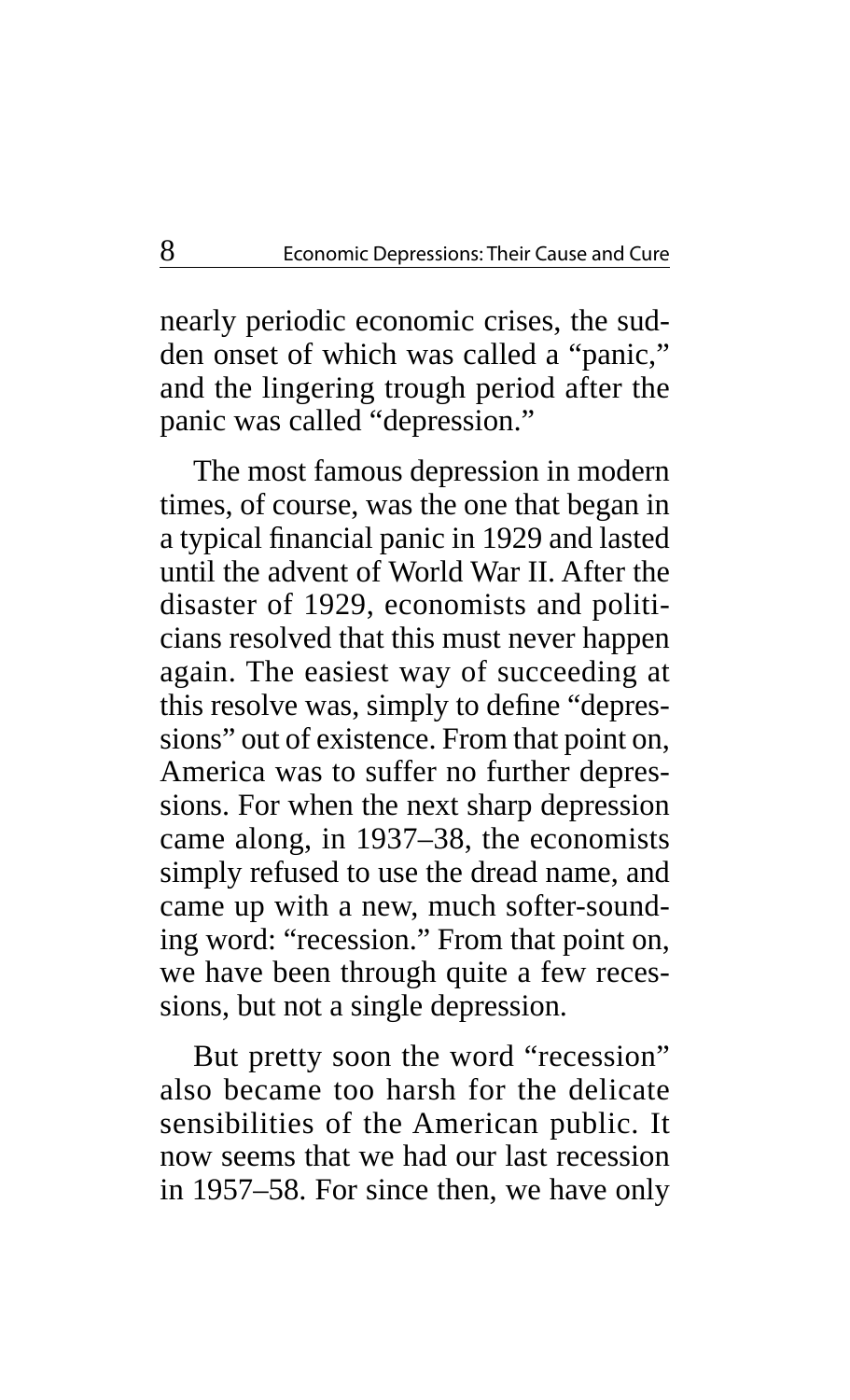had "downturns," or, even better, "slowdowns," or "sidewise movements." So be of good cheer; from now on, depressions and even recessions have been outlawed by the semantic fiat of economists; from now on, the worst that can possibly happen to us are "slowdowns." Such are the wonders of the "New Economics."

For 30 years, our nation's economists have adopted the view of the business cycle held by the late British economist, John Maynard Keynes, who created the Keynesian, or the "New," Economics in his book, *The General Theory of Employment, Interest, and Money*, published in 1936. Beneath their diagrams, mathematics, and inchoate jargon, the attitude of Keynesians toward booms and bust is simplicity, even naivete, itself. If there is inflation, then the cause is supposed to be " excessive spending" on the part of the public; the alleged cure is for the government, the self-appointed stabilizer and regulator of the nation's economy, to step in and force people to spend less, "sopping up their excess purchasing power"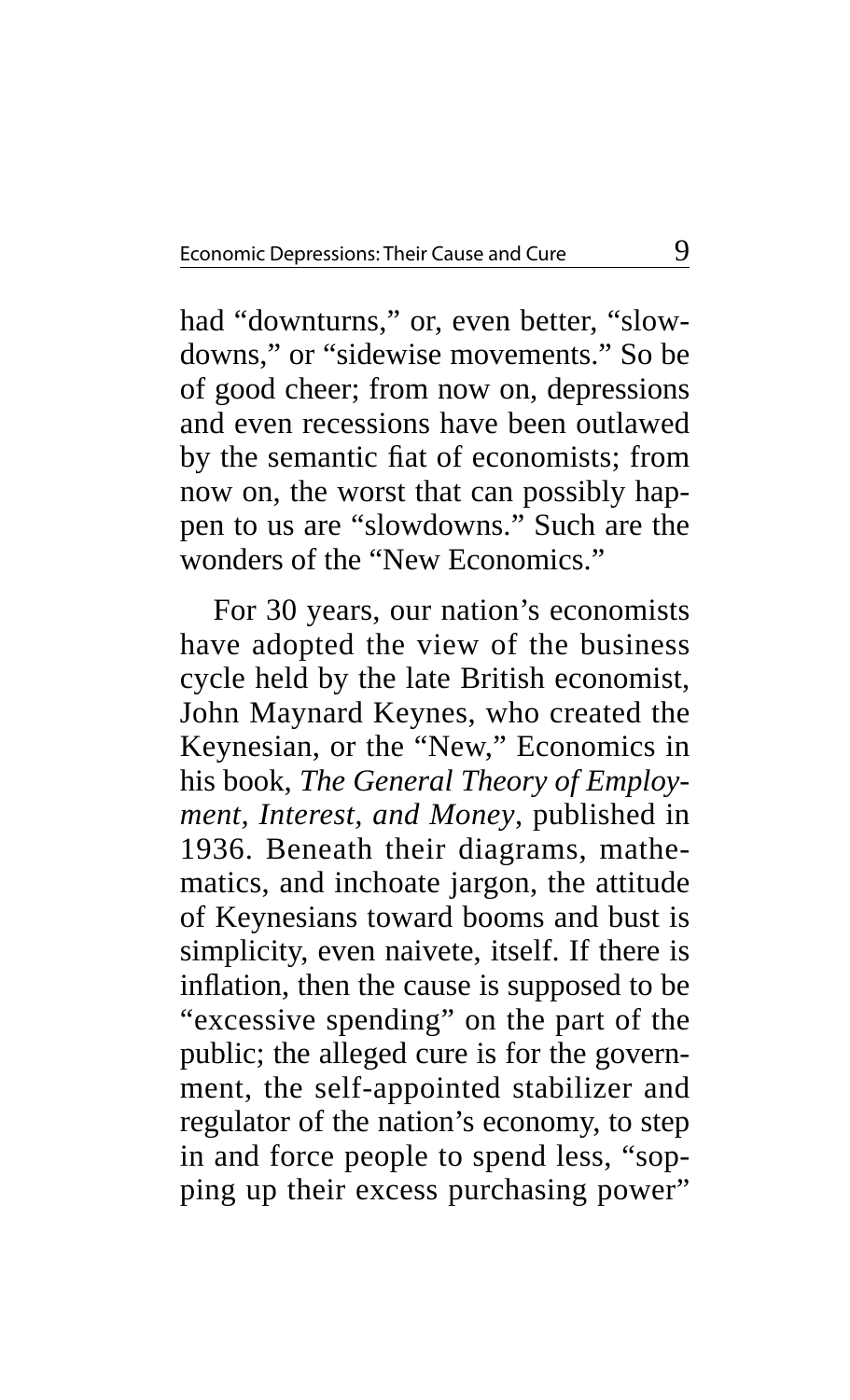through increased taxation. If there is a recession, on the other hand, this has been caused by insufficient private spending, and the cure now is for the government to increase its own spending, preferably through deficits, thereby adding to the nation's aggregate spending stream.

The idea that increased government spending or easy money is "good for business" and that budget cuts or harder money is "bad" permeates even the most conservative newspapers and magazines. These journals will also take for granted that it is the sacred task of the federal government to steer the economic system on the narrow road between the abysses of depression on the one hand and inflation on the other, for the free-market economy is supposed to be ever liable to succumb to one of these evils.

All current schools of economists have the same attitude. Note, for example, the viewpoint of Dr. Paul W. McCracken, the incoming chairman of President Nixon's Council of Economic Advisers. In an interview with the *New York Times* shortly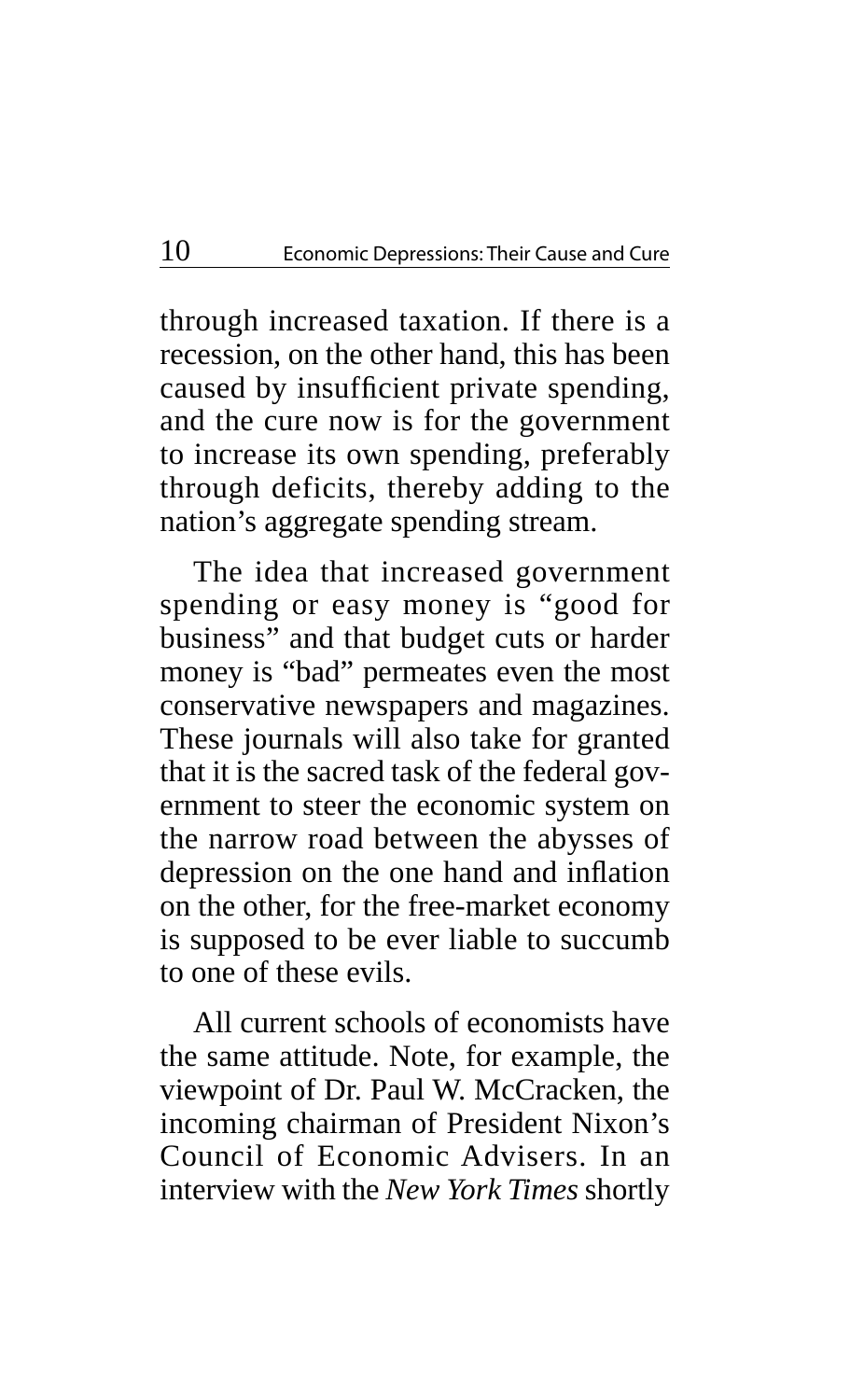after taking office (January 24, 1969), Dr. McCracken asserted that one of the major economic problems facing the new administration is "how you cool down this inflationary economy without at the same time tripping off unacceptably high levels of unemployment. In other words, if the only thing we want to do is cool off the inflation, it could be done. But our social tolerances on unemployment are narrow." And again: "I think we have to feel our way along here. We don't really have much experience in trying to cool an economy in orderly fashion. We slammed on the brakes in 1957, but, of course, we got substantial slack in the economy."

Note the fundamental attitude of Dr. McCracken toward the economy remarkable only in that it is shared by almost all economists of the present day. The economy is treated as a potentially workable, but always troublesome and recalcitrant patient, with a continual tendency to hive off into greater inflation or unemployment. The function of the government is to be the wise old manager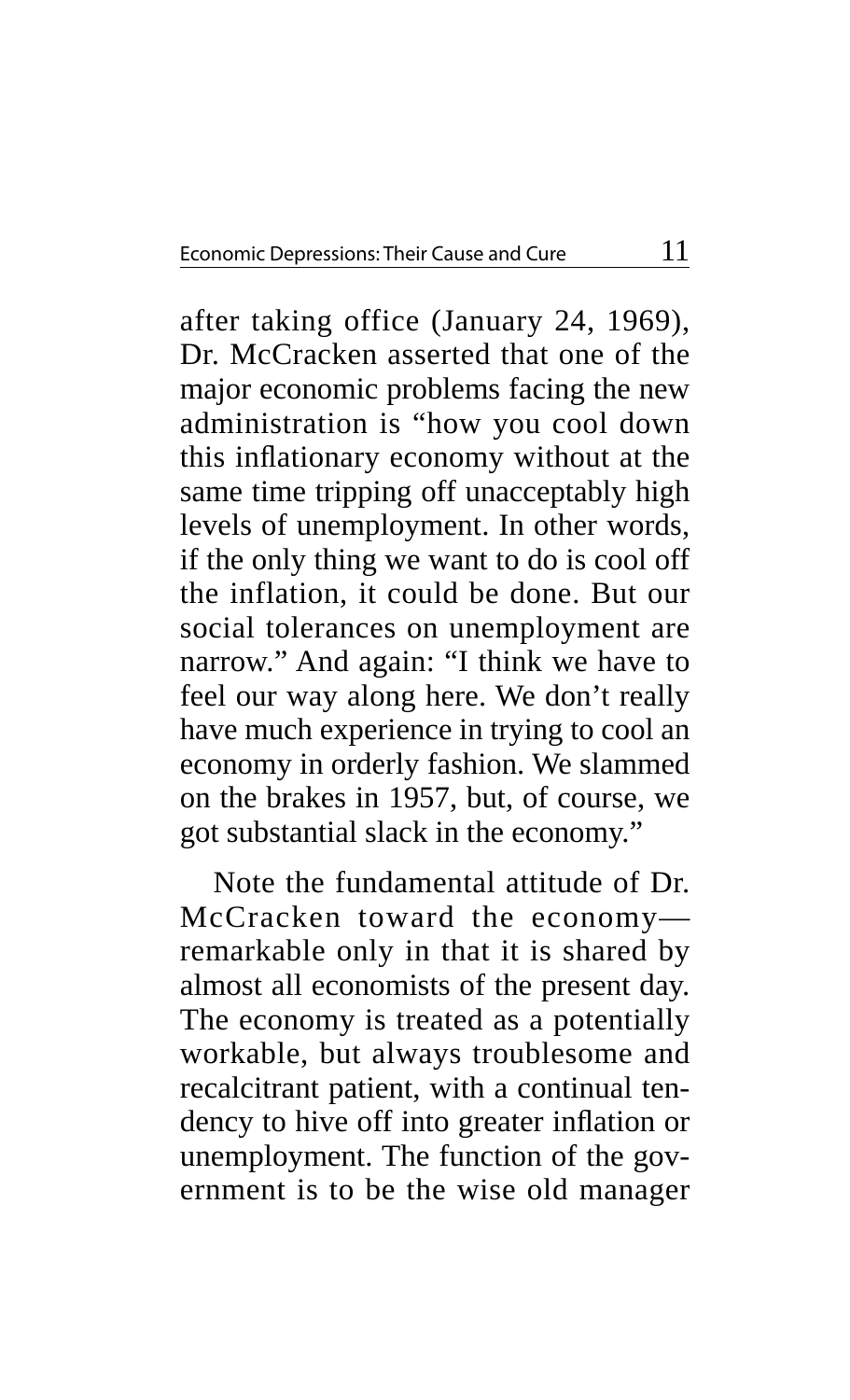and physician, ever watchful, ever tinkering to keep the economic patient in good working order. In any case, here the economic patient is clearly supposed to be the subject, and the government as "physician" the master.

It was not so long ago that this kind of attitude and policy was called "socialism"; but we live in a world of euphemism, and now we call it by far less harsh labels, such as "moderation" or "enlightened free enterprise." We live and learn.

What, then, are the causes of periodic depressions? Must we always remain agnostic about the causes of booms and busts? Is it really true that business cycles are rooted deep within the free-market economy, and that therefore some form of government planning is needed if we wish to keep the economy within some kind of stable bounds? Do booms and then busts just simply happen, or does one phase of the cycle flow logically from the other?

The currently fashionable attitude toward the business cycle stems, actually,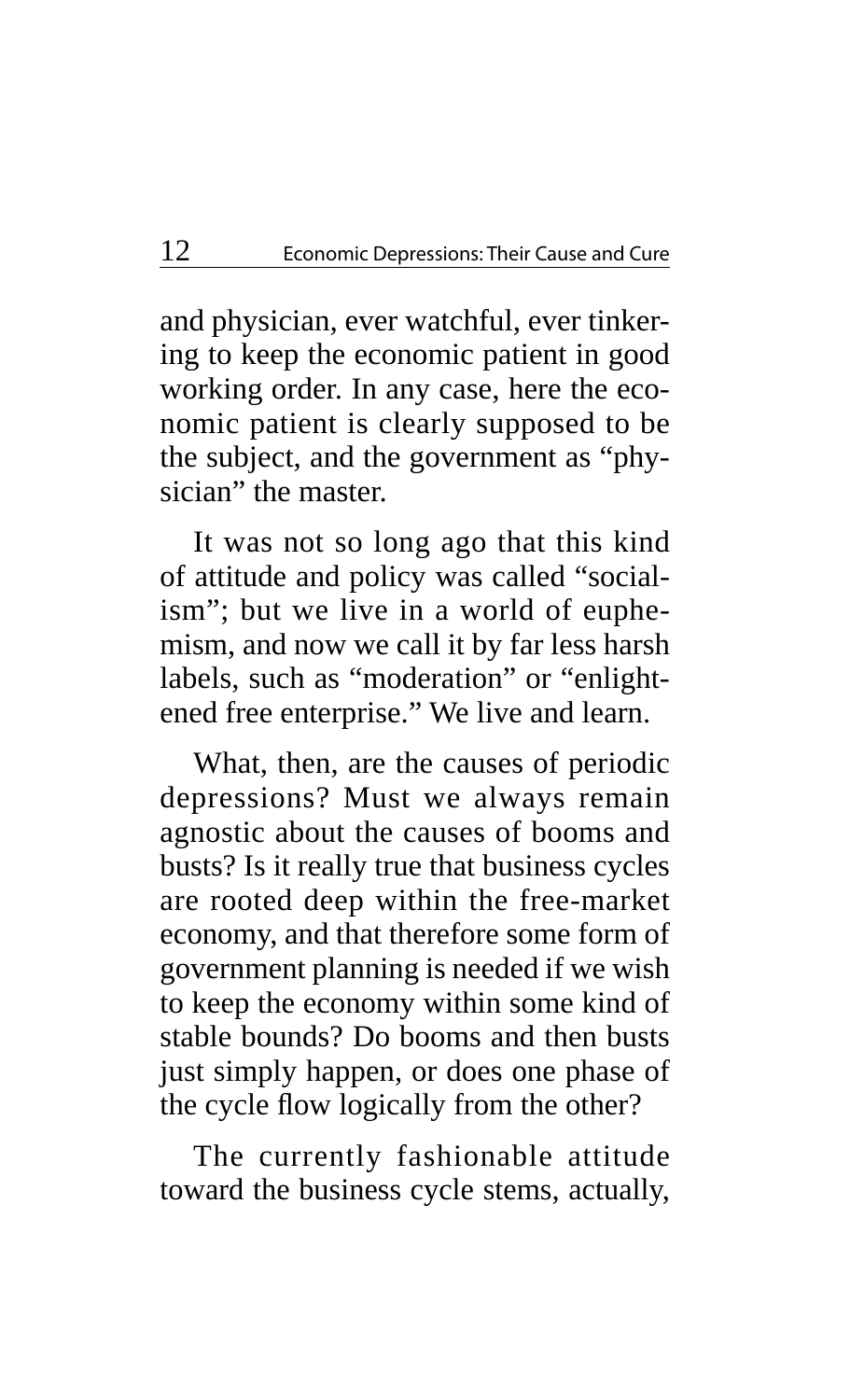from Karl Marx. Marx saw that, before the Industrial Revolution in approximately the late eighteenth century, there were no regularly recurring booms and depressions. There would be a sudden economic crisis whenever some king made war or confiscated the property of his subject; but there was no sign of the peculiarly modern phenomena of general and fairly regular swings in business fortunes, of expansions and contractions. Since these cycles also appeared on the scene at about the same time as modern industry, Marx concluded that business cycles were an inherent feature of the capitalist market economy. All the various current schools of economic thought, regardless of their other differences and the different causes that they attribute to the cycle, agree on this vital point: That these business cycles originate somewhere deep within the freemarket economy. The market economy is to blame. Karl Marx believed that the periodic depressions would get worse and worse, until the masses would be moved to revolt and destroy the system, while the modern economists believe that the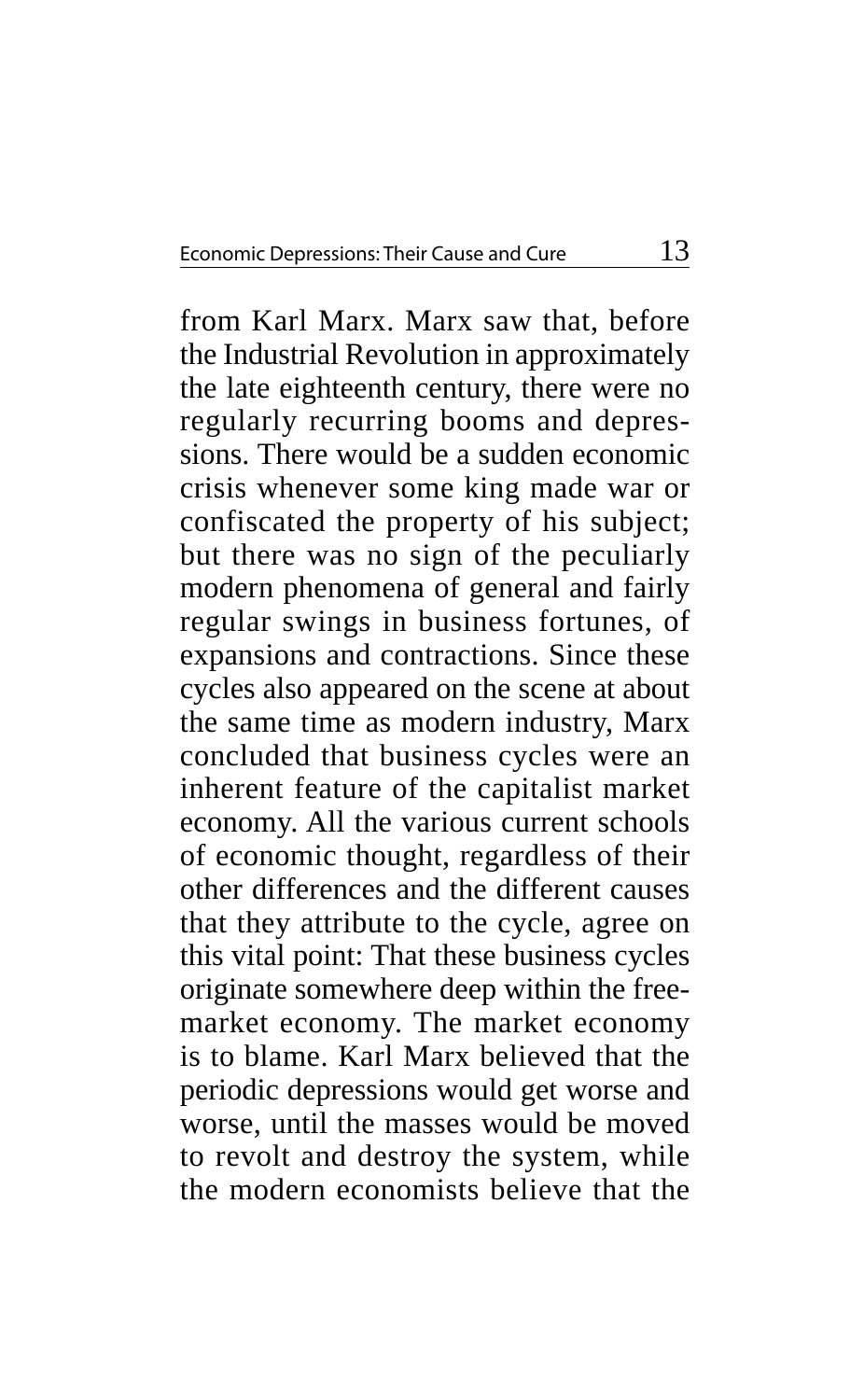government can successfully stabilize depressions and the cycle. But all parties agree that the fault lies deep within the market economy and that if anything can save the day, it must be some form of massive government intervention.

There are, however, some critical problems in the assumption that the market economy is the culprit. For "general economic theory" teaches us that supply and demand always tend to be in equilibrium in the market and that therefore prices of products as well as of the factors that contribute to production are always tending toward some equilibrium point. Even though changes of data, which are always taking place, prevent equilibrium from ever being reached, there is nothing in the general theory of the market system that would account for regular and recurring boom-and-bust phases of the business cycle. Modern economists "solve" this problem by simply keeping their general price and market theory and their business cycle theory in separate, tightly-sealed compartments,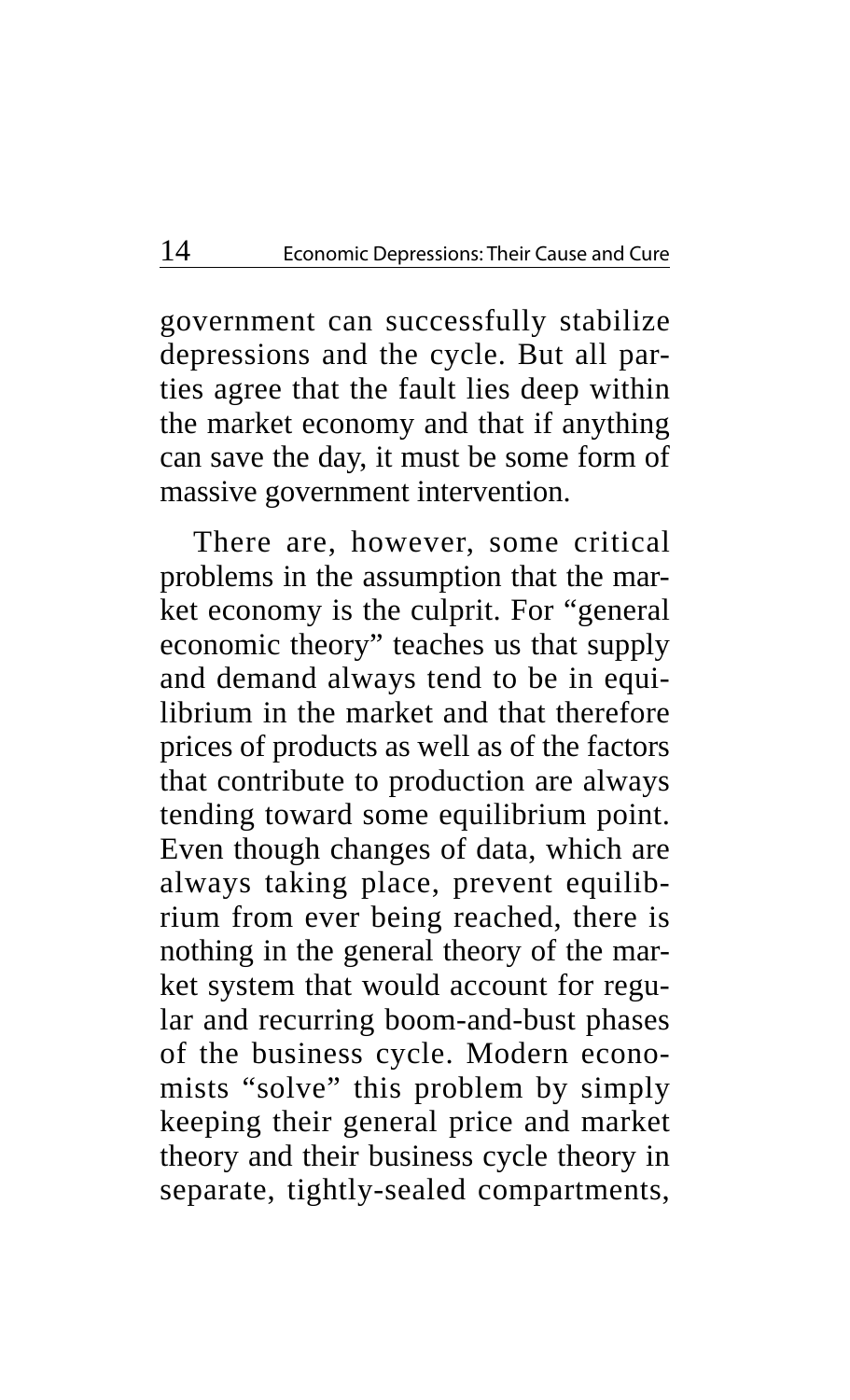with never the twain meeting, much less integrated with each other. Economists, unfortunately, have forgotten that there is only one economy and therefore only one integrated economic theory. Neither economic life nor the structure of theory can or should be in watertight compartments; our knowledge of the economy is either one integrated whole or it is nothing. Yet most economists are content to apply totally separate and, indeed, mutually exclusive, theories for general price analysis and for business cycles. They cannot be genuine economic scientists so long as they are content to keep operating in this primitive way.

But there are still graver problems with the currently fashionable approach. Economists also do not see one particularly critical problem because they do not bother to square their business cycle and general price theories: the peculiar breakdown of the entrepreneurial function at times of economic crisis and depression. In the market economy, one of the most vital functions of the businessman is to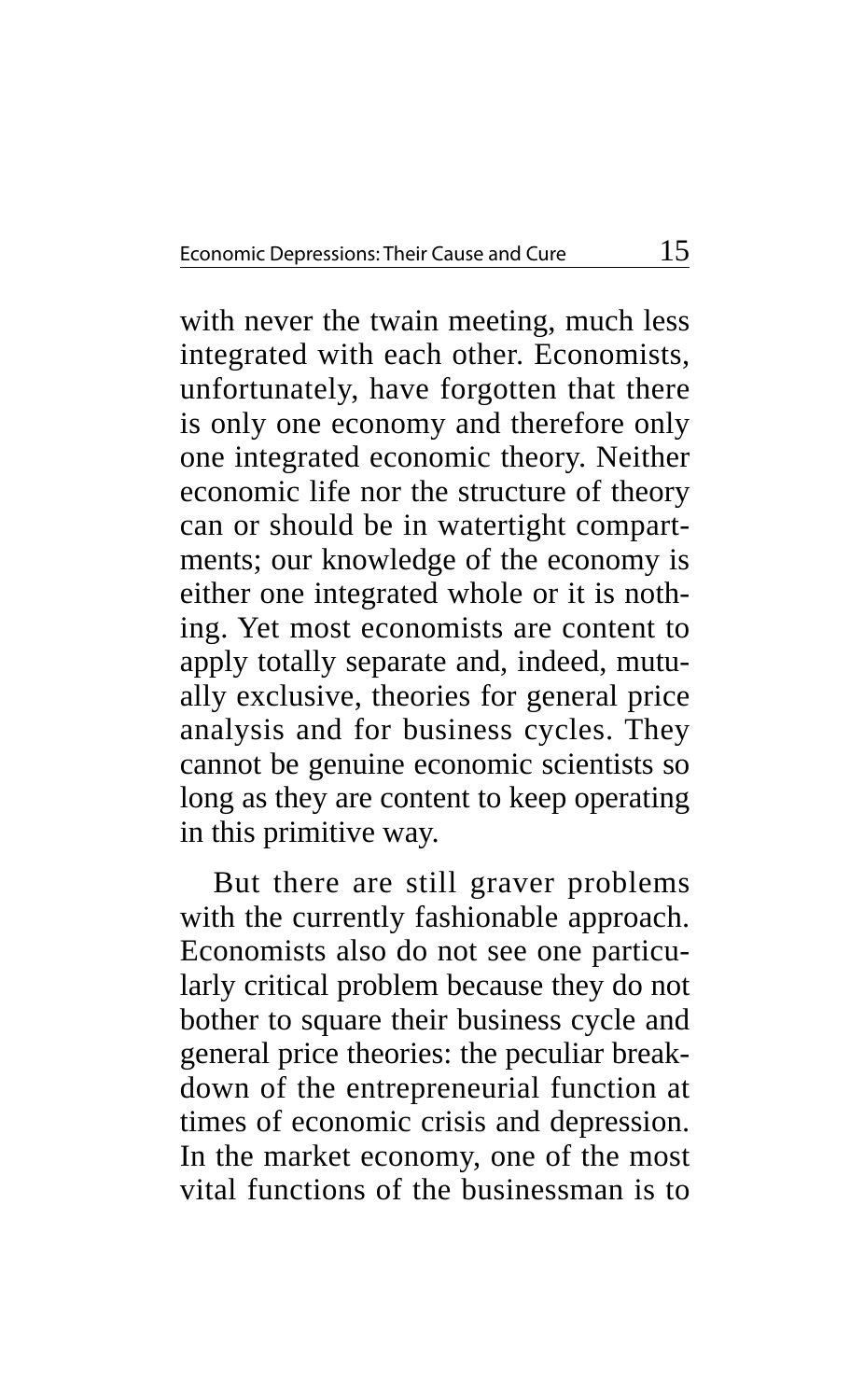be an "entrepreneur," a man who invests in productive methods, who buys equipment and hires labor to produce something which he is not sure will reap him any return. In short, the entrepreneurial function is the function of forecasting the uncertain future. Before embarking on any investment or line of production, the entrepreneur, or "enterpriser," must estimate present and future costs and future revenues and therefore estimate whether and how much profits he will earn from the investment. If he forecasts well and significantly better than his business competitors, he will reap profits from his investment. The better his forecasting, the higher the profits he will earn. If, on the other hand, he is a poor forecaster and overestimates the demand for his product, he will suffer losses and pretty soon be forced out of the business.

The market economy, then, is a profitand-loss economy, in which the acumen and ability of business entrepreneurs is gauged by the profits and losses they reap. The market economy, moreover, contains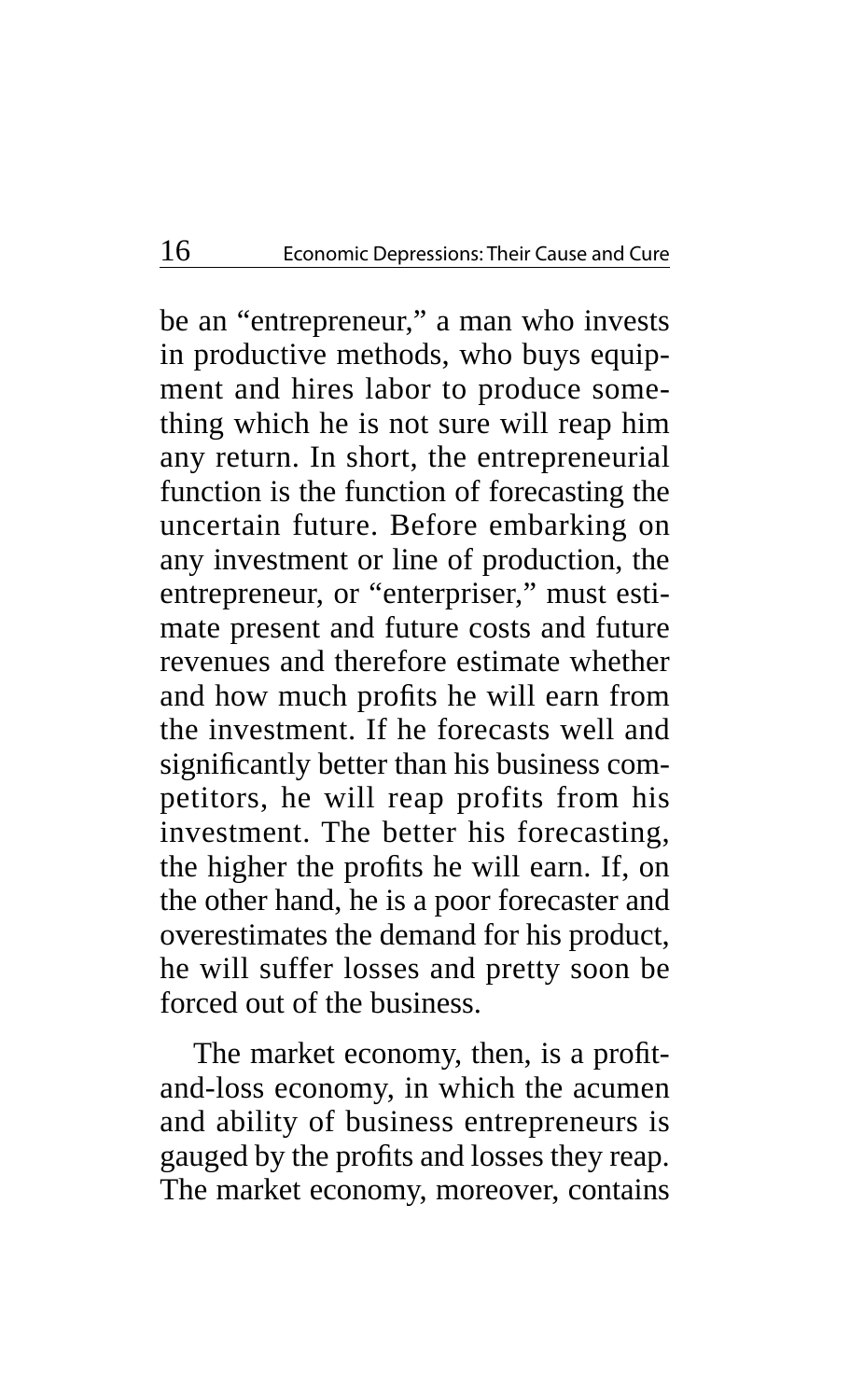a built-in mechanism, a kind of natural selection, that ensures the survival and the flourishing of the superior forecaster and the weeding-out of the inferior ones. For the more profits reaped by the better forecasters, the greater become their business responsibilities, and the more they will have available to invest in the productive system. On the other hand, a few years of making losses will drive the poorer forecasters and entrepreneurs out of business altogether and push them into the ranks of salaried employees.

If, then, the market economy has a built-in natural selection mechanism for good entrepreneurs, this means that, generally, we would expect not many business firms to be making losses. And, in fact, if we look around at the economy on an average day or year, we will find that losses are not very widespread. But, in that case, the odd fact that needs explaining is this: How is it that, periodically, in times of the onset of recessions and especially in steep depressions, the business world suddenly experiences a massive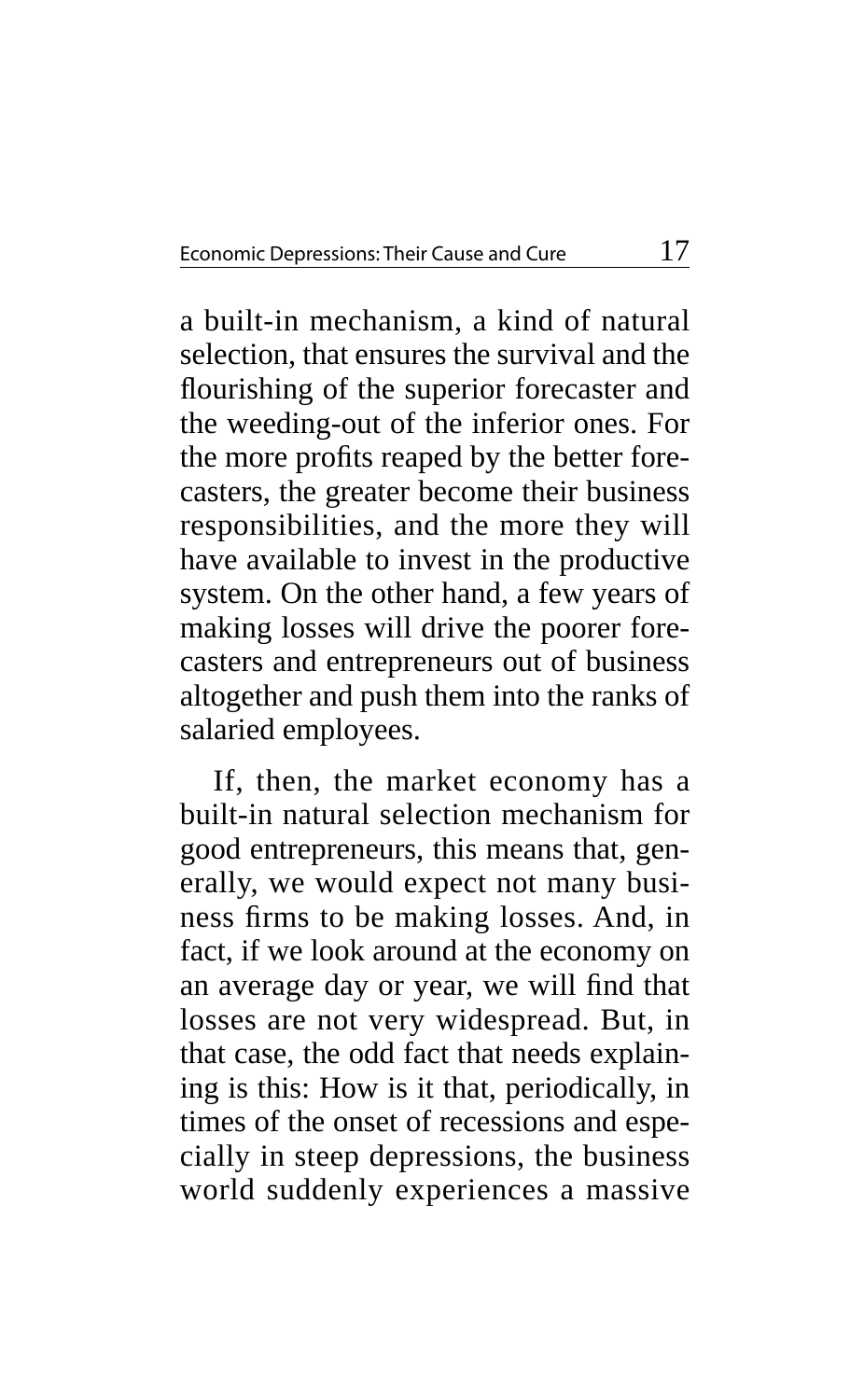cluster of severe losses? A moment arrives when business firms, previously highly astute entrepreneurs in their ability to make profits and avoid losses, suddenly and dismayingly find themselves, almost all of them, suffering severe and unaccountable losses? How come? Here is a momentous fact that any theory of depressions must explain. An explanation such as "underconsumption"—a drop in total consumer spending—is not sufficient, for one thing, because what needs to be explained is why businessmen, able to forecast all manner of previous economic changes and developments, proved themselves totally and catastrophically unable to forecast this alleged drop in consumer demand. Why this sudden failure in forecasting ability?

An adequate theory of depressions, then, must account for the tendency of the economy to move through successive booms and busts, showing no sign of settling into any sort of smoothly moving, or quietly progressive, approximation of an equilibrium situation. In particular, a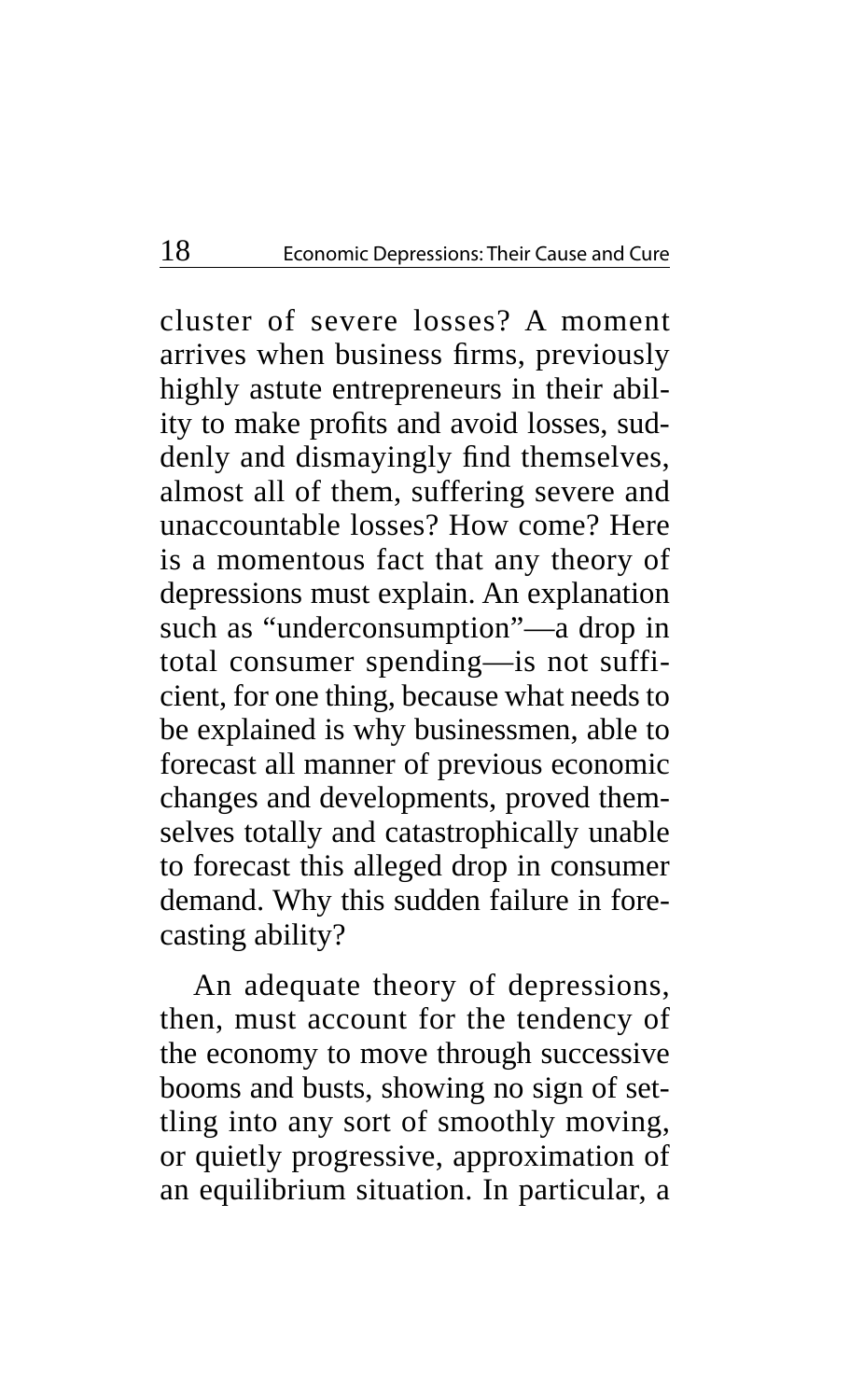theory of depression must account for the mammoth cluster of errors which appears swiftly and suddenly at a moment of economic crisis, and lingers through the depression period until recovery. And there is a third universal fact that a theory of the cycle must account for. Invariably, the booms and busts are much more intense and severe in the "capital goods industries"—the industries making machines and equipment, the ones producing industrial raw materials or constructing industrial plants—than in the industries making consumers' goods. Here is another fact of business cycle life that must be explained—and obviously can't be explained by such theories of depression as the popular underconsumption doctrine: That consumers aren't spending enough on consumer goods. For if insufficient spending is the culprit, then how is it that retail sales are the last and the least to fall in any depression, and that depression *really* hits such industries as machine tools, capital equipment, construction, and raw materials? Conversely, it is these industries that really take off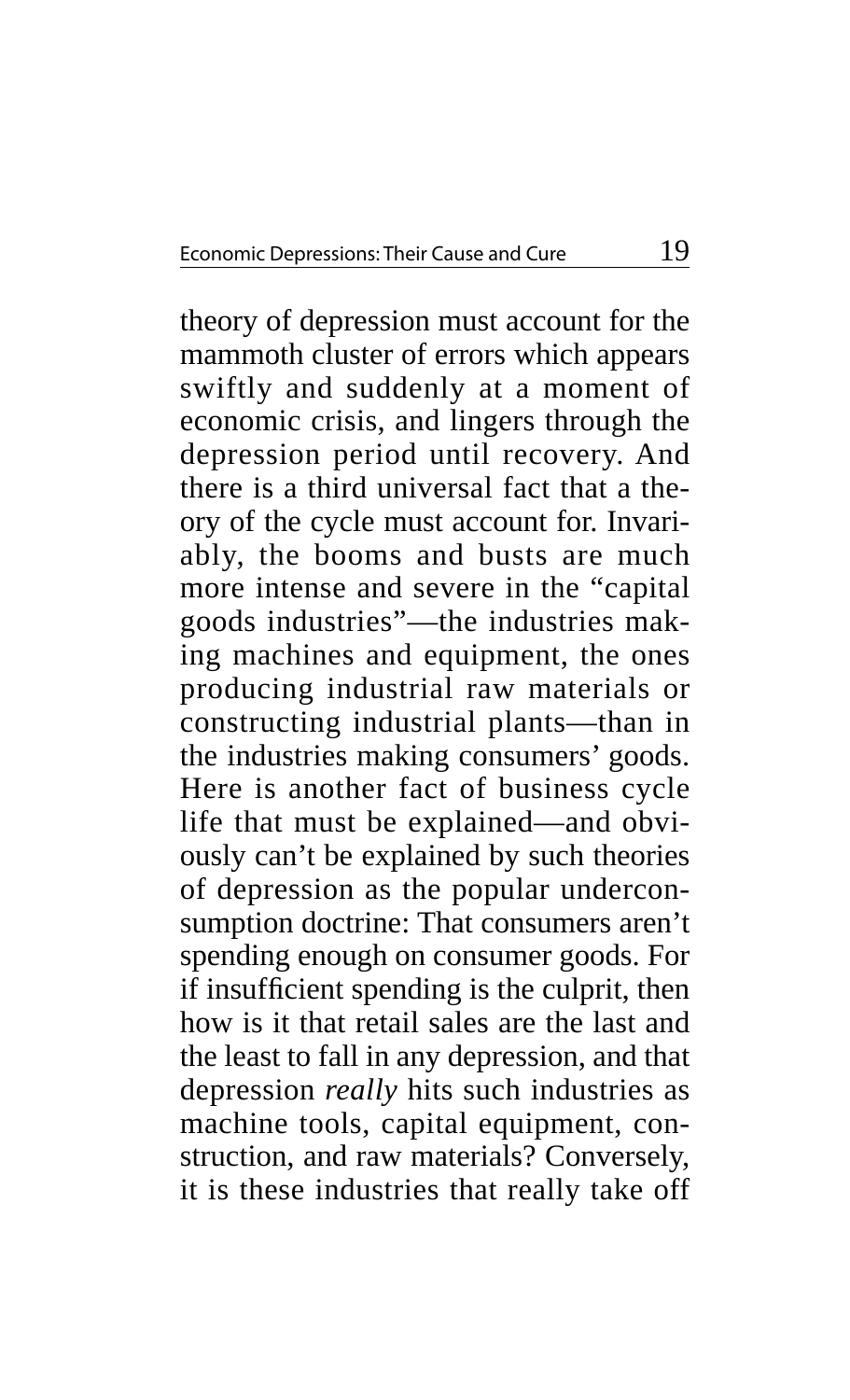in the inflationary boom phases of the business cycle, and not those businesses serving the consumer. An adequate theory of the business cycle, then, must also explain the far greater intensity of booms and busts in the non-consumer goods, or "producers' goods," industries.

Fortunately, a correct theory of depression and of the business cycle *does* exist, even though it is universally neglected in present-day economics. It, too, has a long tradition in economic thought. This theory began with the eighteenth century Scottish philosopher and economist David Hume, and with the eminent early nineteenth century English classical economist David Ricardo. Essentially, these theorists saw that another crucial institution had developed in the mid-eighteenth century, alongside the industrial system. This was the institution of banking, with its capacity to expand credit and the money supply (first, in the form of paper money, or bank notes, and later in the form of demand deposits, or checking accounts, that are instantly redeemable in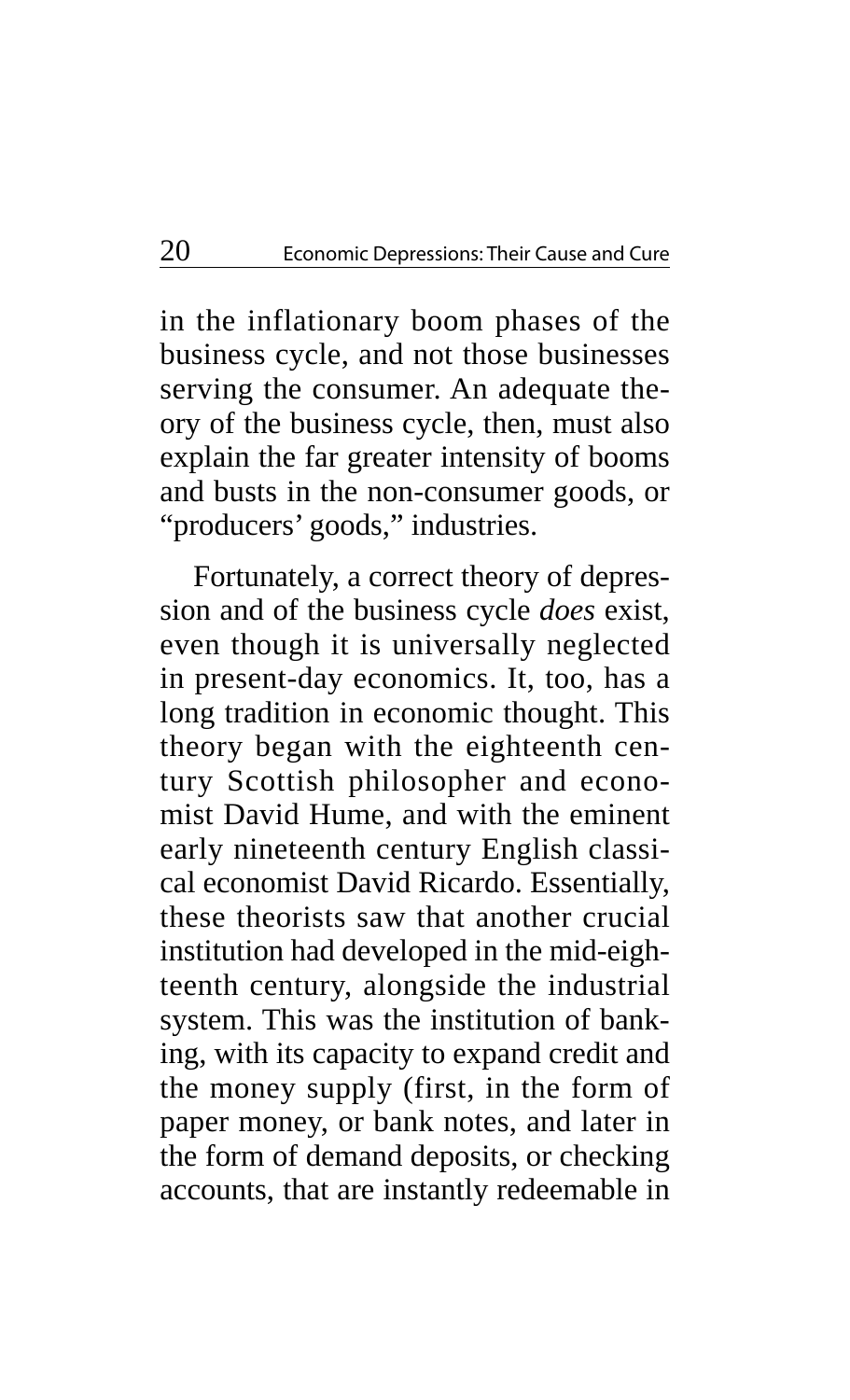cash at the banks). It was the operations of these commercial banks which, these economists saw, held the key to the mysterious recurrent cycles of expansion and contraction, of boom and bust, that had puzzled observers since the mid-eighteenth century.

The Ricardian analysis of the business cycle went something as follows: The natural moneys emerging as such on the world free market are useful commodities, generally gold and silver. If money were confined simply to these commodities, then the economy would work in the aggregate as it does in particular markets: A smooth adjustment of supply and demand, and therefore no cycles of boom and bust. But the injection of bank credit adds another crucial and disruptive element. For the banks expand credit and therefore bank money in the form of notes or deposits which are theoretically redeemable on demand in gold, but in practice clearly are not. For example, if a bank has 1,000 ounces of gold in its vaults, and it issues instantly redeemable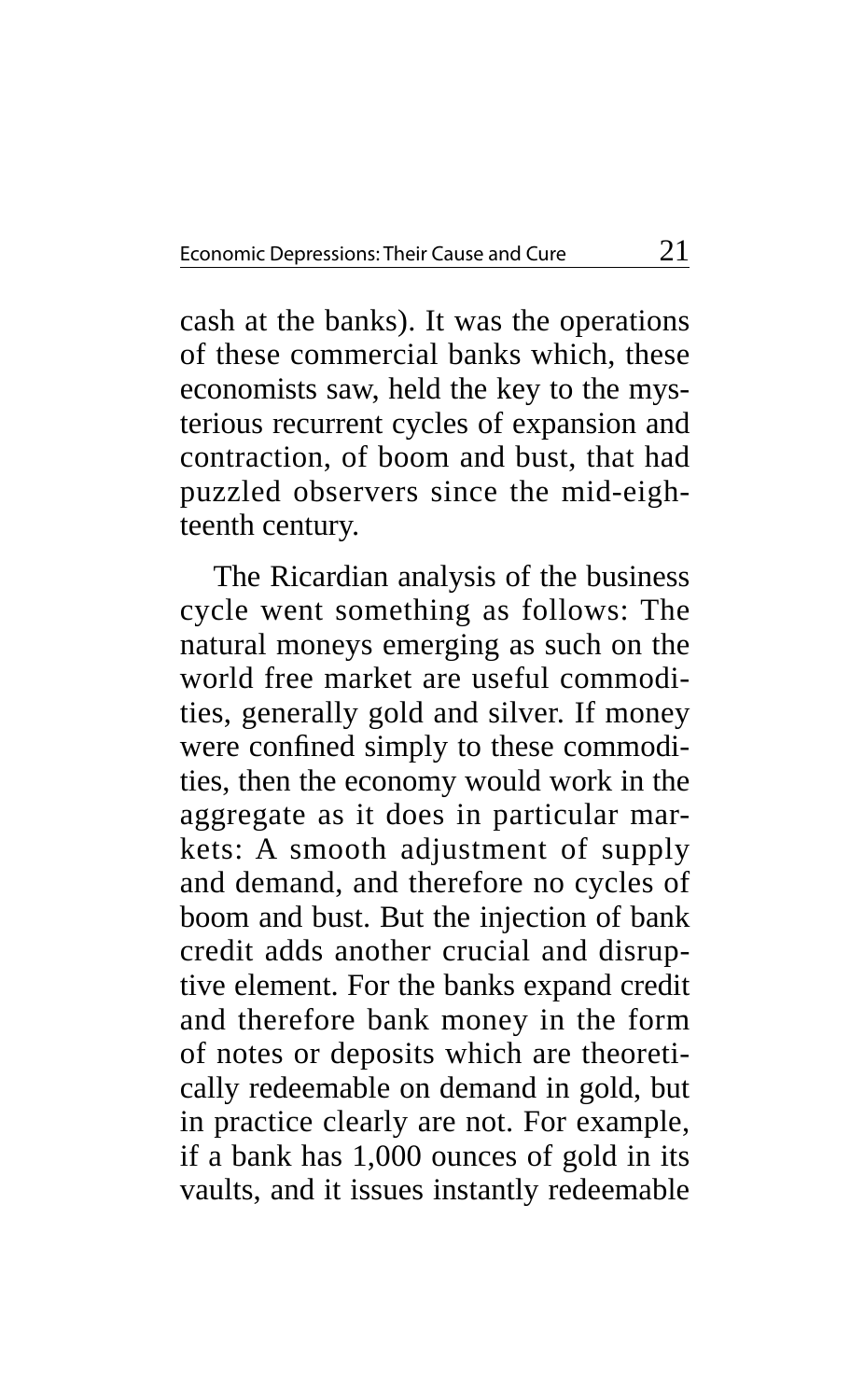warehouse receipts for 2,500 ounces of gold, then it clearly has issued 1,500 ounces more than it can possibly redeem. But so long as there is no concerted "run" on the bank to cash in these receipts, its warehouse-receipts function on the market as equivalent to gold, and therefore the bank has been able to expand the money supply of the country by 1,500 gold ounces.

The banks, then, happily begin to expand credit, for the more they expand credit the greater will be their profits. This results in the expansion of the money supply within a country, say England. As the supply of paper and bank money in England increases, the money incomes and expenditures of Englishmen rise, and the increased money bids up prices of English goods. The result is inflation and a boom within the country. But this inflationary boom, while it proceeds on its merry way, sows the seeds of its own demise. For as English money supply and incomes increase, Englishmen proceed to purchase more goods from abroad. Furthermore,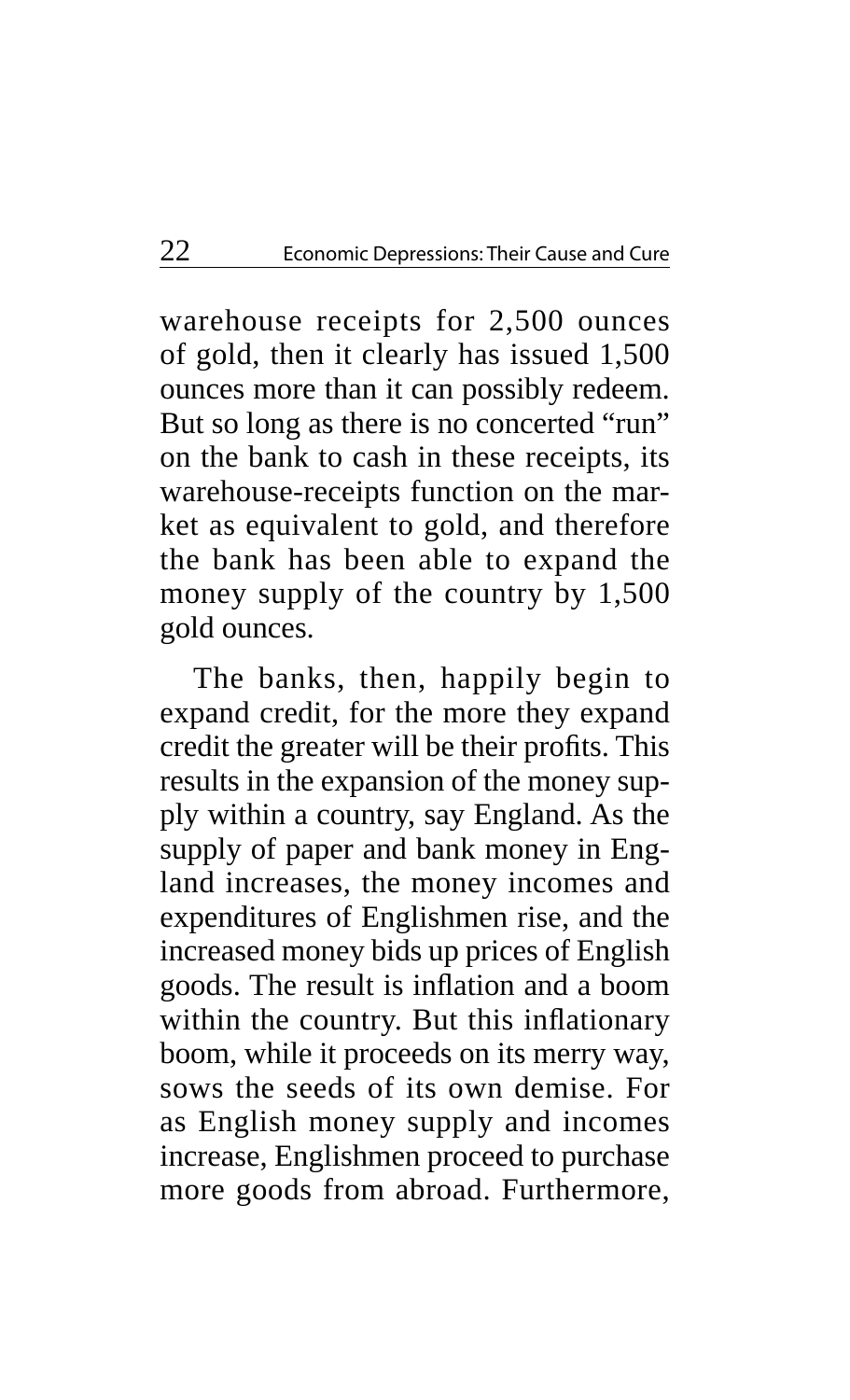as English prices go up, English goods begin to lose their competitiveness with the products of other countries which have not inflated, or have been inflating to a lesser degree. Englishmen begin to buy less at home and more abroad, while foreigners buy less in England and more at home; the result is a deficit in the English balance of payments, with English exports falling sharply behind imports. But if imports exceed exports, this means that money must flow out of England to foreign countries. And what money will this be? Surely not English bank notes or deposits, for Frenchmen or Germans or Italians have little or no interest in keeping their funds locked up in English banks. These foreigners will therefore take their bank notes and deposits and present them to the English banks for redemption in gold—and gold will be the type of money that will tend to flow persistently out of the country as the English inflation proceeds on its way. But this means that English bank credit money will be, more and more, pyramiding on top of a dwindling gold base in the English bank vaults. As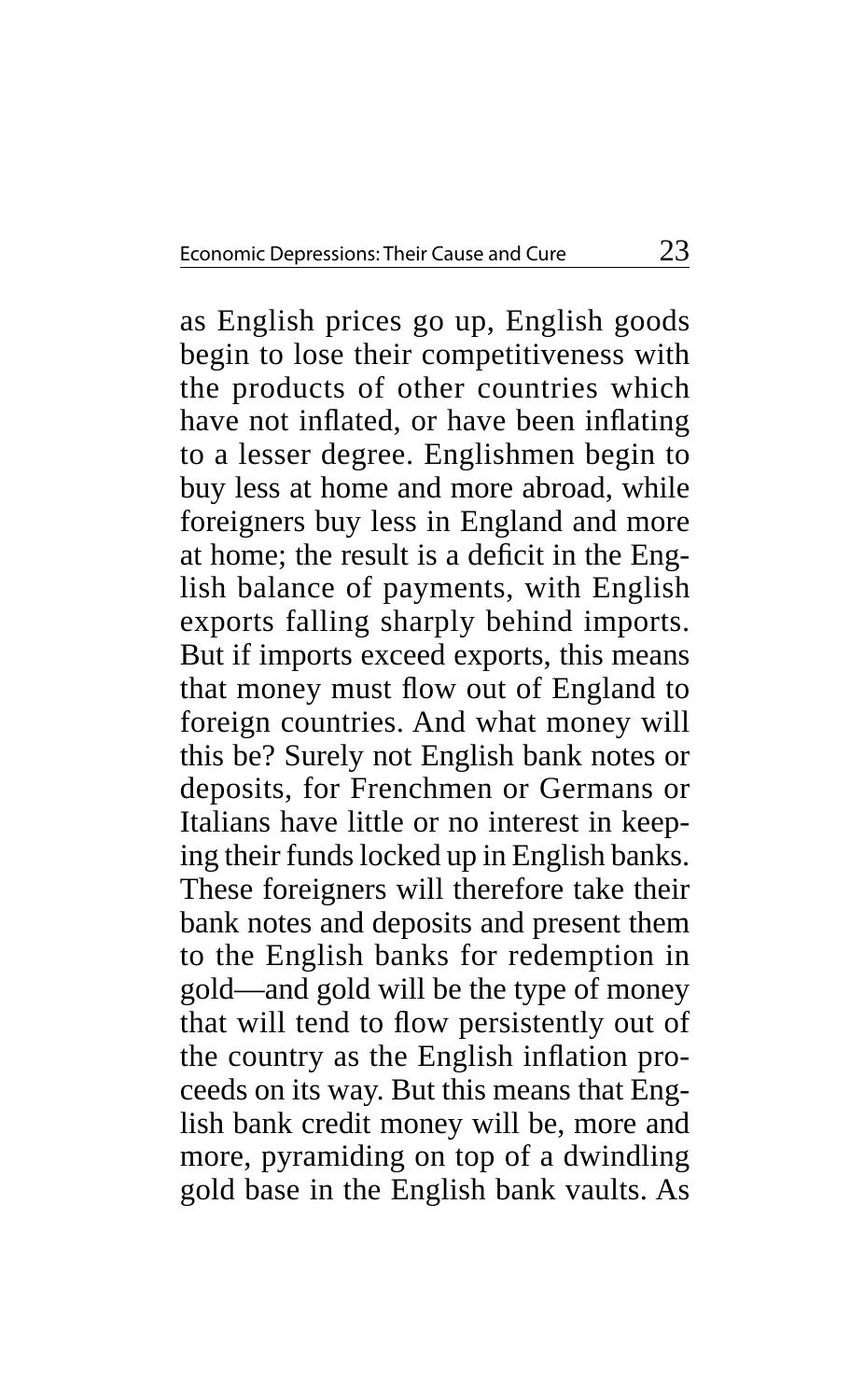the boom proceeds, our hypothetical bank will expand its warehouse receipts issued from, say 2,500 ounces to 4,000 ounces, while its gold base dwindles to, say, 800. As this process intensifies, the banks will eventually become frightened. For the banks, after all, are obligated to redeem their liabilities in cash, and their cash is flowing out rapidly as their liabilities pile up. Hence, the banks will eventually lose their nerve, stop their credit expansion, and in order to save themselves, contract their bank loans outstanding. Often, this retreat is precipitated by bankrupting runs on the banks touched off by the public, who had also been getting increasingly nervous about the ever more shaky condition of the nation's banks.

The bank contraction reverses the economic picture; contraction and bust follow boom. The banks pull in their horns, and businesses suffer as the pressure mounts for debt repayment and contraction. The fall in the supply of bank money, in turn, leads to a general fall in English prices. As money supply and incomes fall, and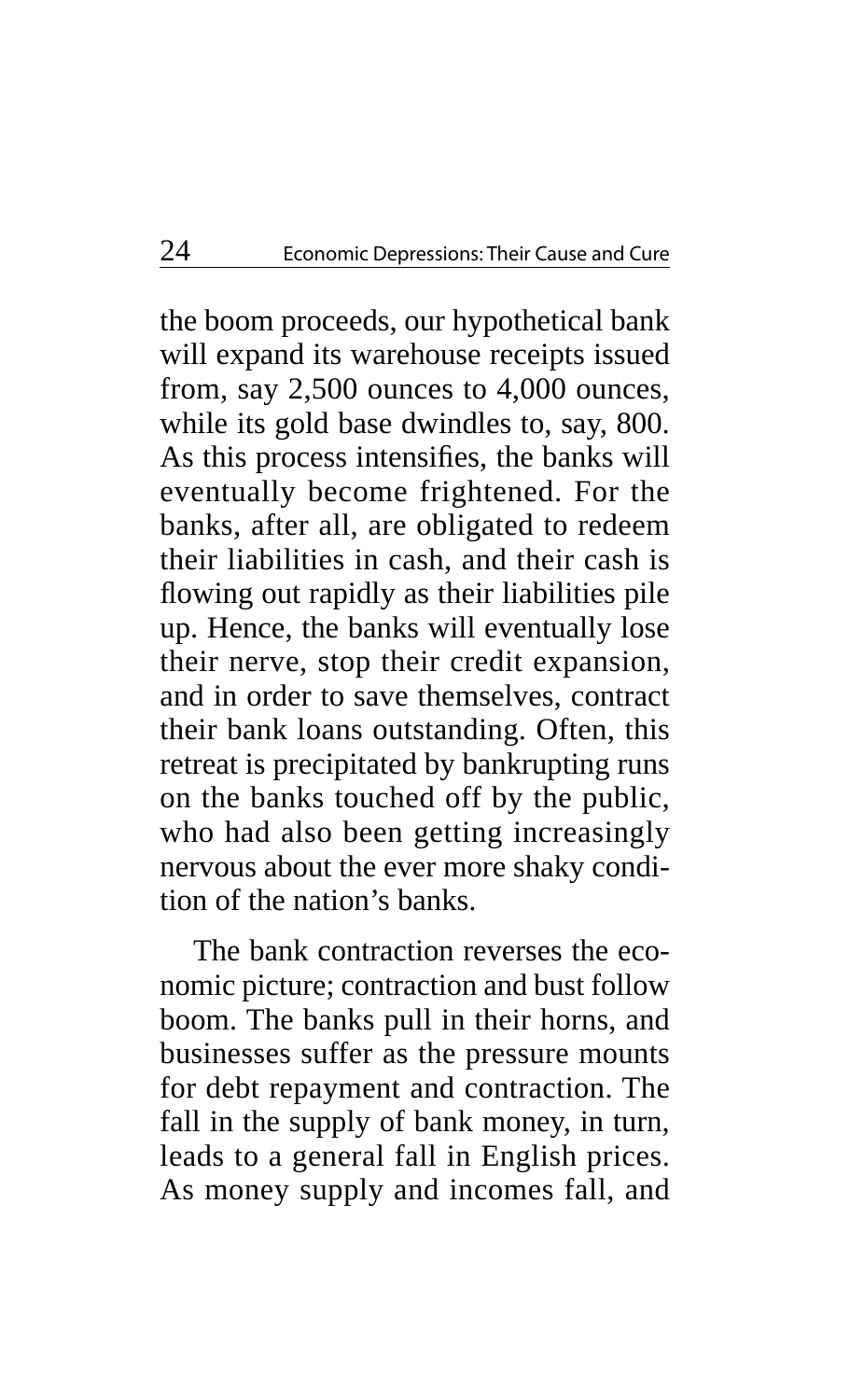English prices collapse, English goods become relatively more attractive in terms of foreign products, and the balance of payments reverses itself, with exports exceeding imports. As gold flows into the country, and as bank money contracts on top of an expanding gold base, the condition of the banks becomes much sounder.

This, then, is the meaning of the depression phase of the business cycle. Note that it is a phase that comes out of, and inevitably comes out of, the preceding expansionary boom. It is the preceding inflation that makes the depression phase necessary. We can see, for example, that the depression is the process by which the market economy adjusts, throws off the excesses and distortions of the previous inflationary boom, and reestablishes a sound economic condition. The depression is the unpleasant but necessary reaction to the distortions and excesses of the previous boom.

Why, then, does the next cycle begin? Why do business cycles tend to be recurrent and continuous? Because when the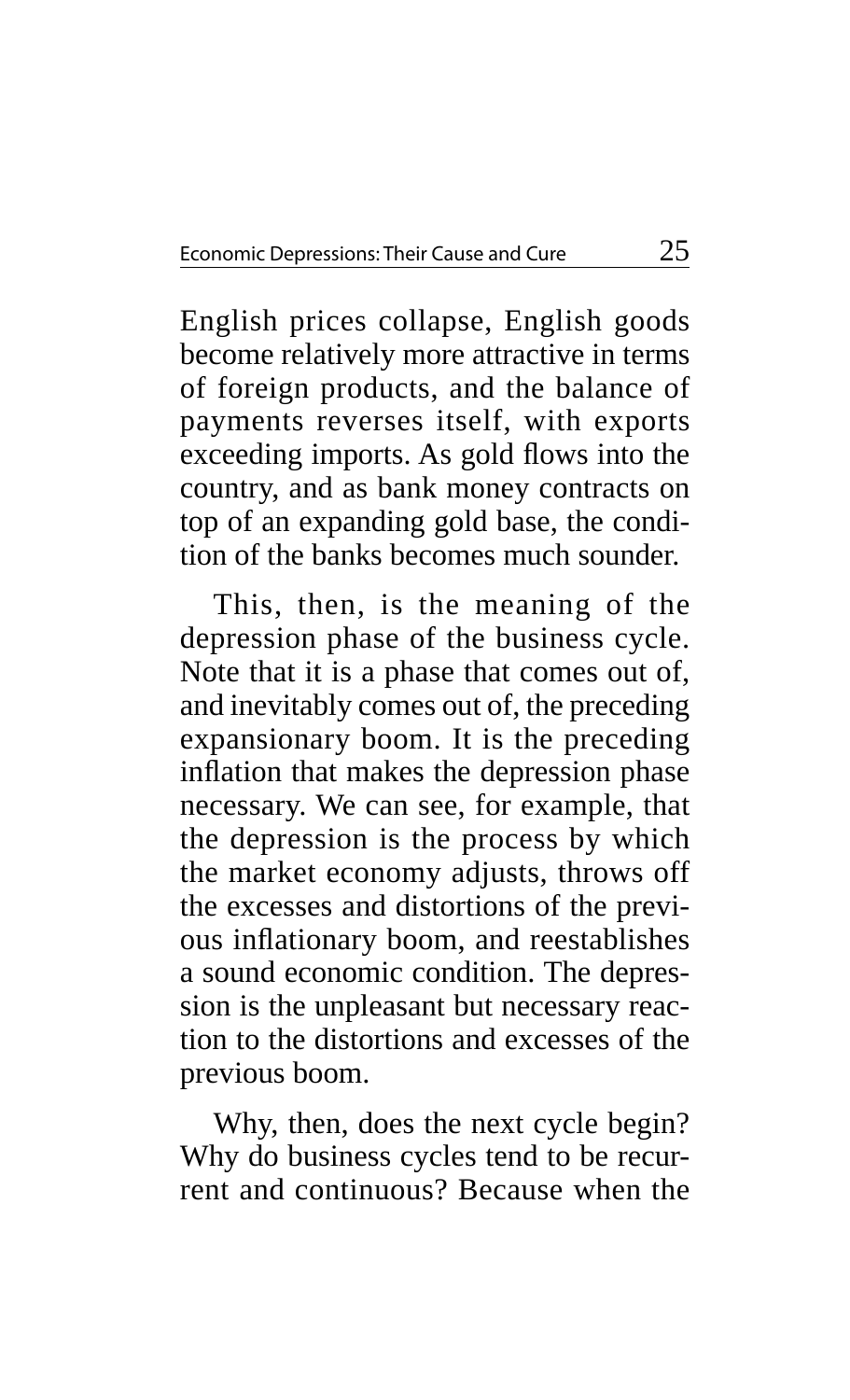banks have pretty well recovered, and are in a sounder condition, they are then in a confident position to proceed to their natural path of bank credit expansion, and the next boom proceeds on its way, sowing the seeds for the next inevitable bust.

But if banking is the cause of the business cycle, aren't the banks also a part of the private market economy, and can't we therefore say that the free market is *still* the culprit, if only in the banking segment of that free market? The answer is No, for the banks, for one thing, would never be able to expand credit in concert were it not for the intervention and encouragement of government. For if banks were truly competitive, any expansion of credit by one bank would quickly pile up the debts of that bank in its competitors, and its competitors would quickly call upon the expanding bank for redemption in cash. In short, a bank's rivals will call upon it for redemption in gold or cash in the same way as do foreigners, except that the process is much faster and would nip any incipient inflation in the bud before it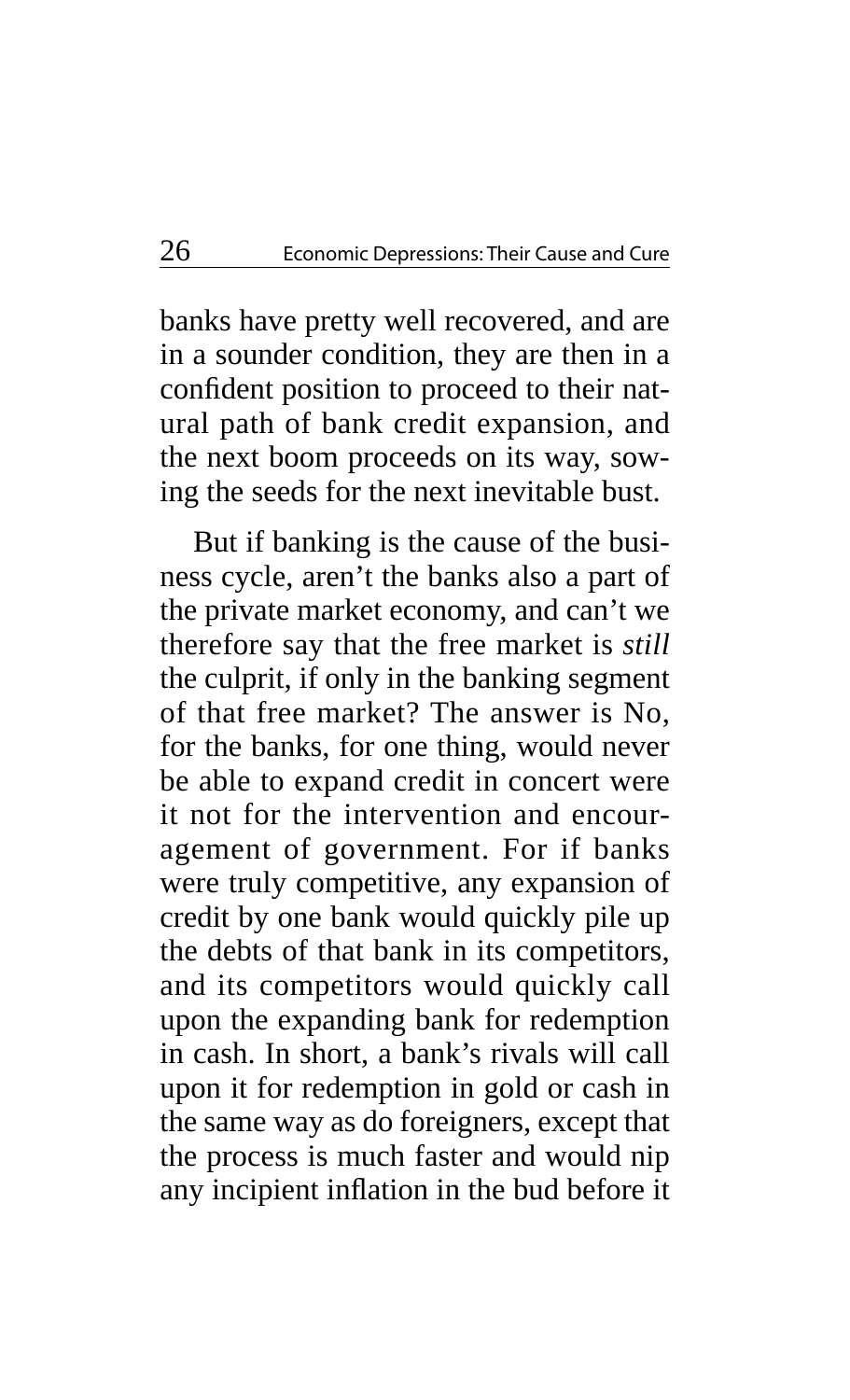got started. Banks can only expand comfortably in unison when a Central Bank exists, essentially a governmental bank, enjoying a monopoly of government business, and a privileged position imposed by government over the entire banking system. It is only when central banking got established that the banks were able to expand for any length of time and the familiar business cycle got underway in the modern world.

The central bank acquires its control over the banking system by such governmental measures as: Making its own liabilities legal tender for all debts and receivable in taxes; granting the central bank monopoly of the issue of bank *notes*, as contrasted to deposits (in England the Bank of England, the governmentally established central bank, had a legal monopoly of bank notes in the London area); or through the outright forcing of banks to use the central bank as their client for keeping their reserves of cash (as in the United States and its Federal Reserve System). Not that the banks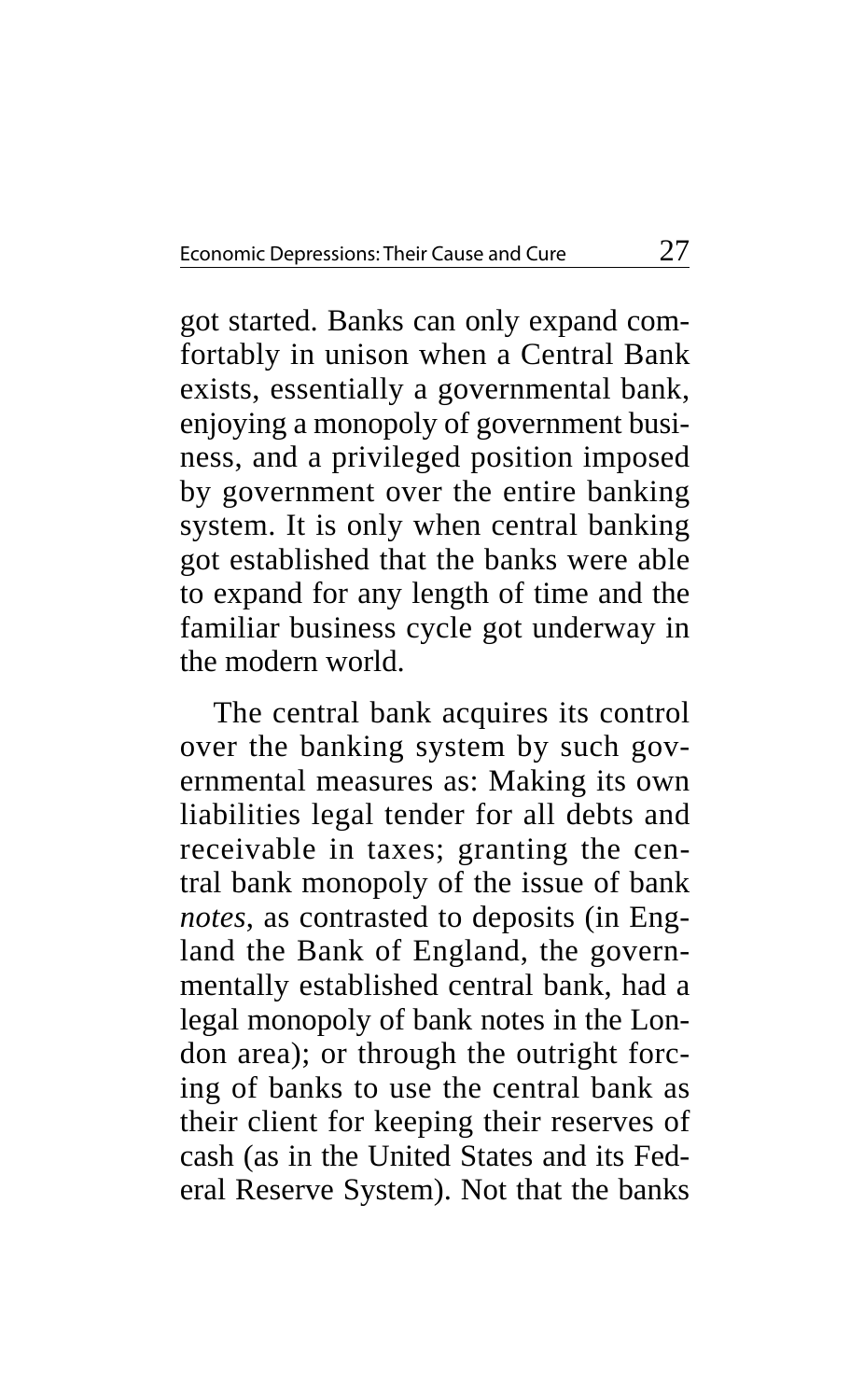complain about this intervention; for it is the establishment of central banking that makes long-term bank credit expansion possible, since the expansion of Central Bank notes provides added cash reserves for the entire banking system and permits all the commercial banks to expand their credit together. Central banking works like a cozy compulsory bank cartel to expand the banks' liabilities; and the banks are now able to expand on a larger base of cash in the form of central bank notes as well as gold.

So now we see, at last, that the business cycle is brought about, not by any mysterious failings of the free market economy, but quite the opposite: By systematic intervention by government in the market process. Government intervention brings about bank expansion and inflation, and, when the inflation comes to an end, the subsequent depression-adjustment comes into play.

The Ricardian theory of the business cycle grasped the essentials of a correct cycle theory: The recurrent nature of the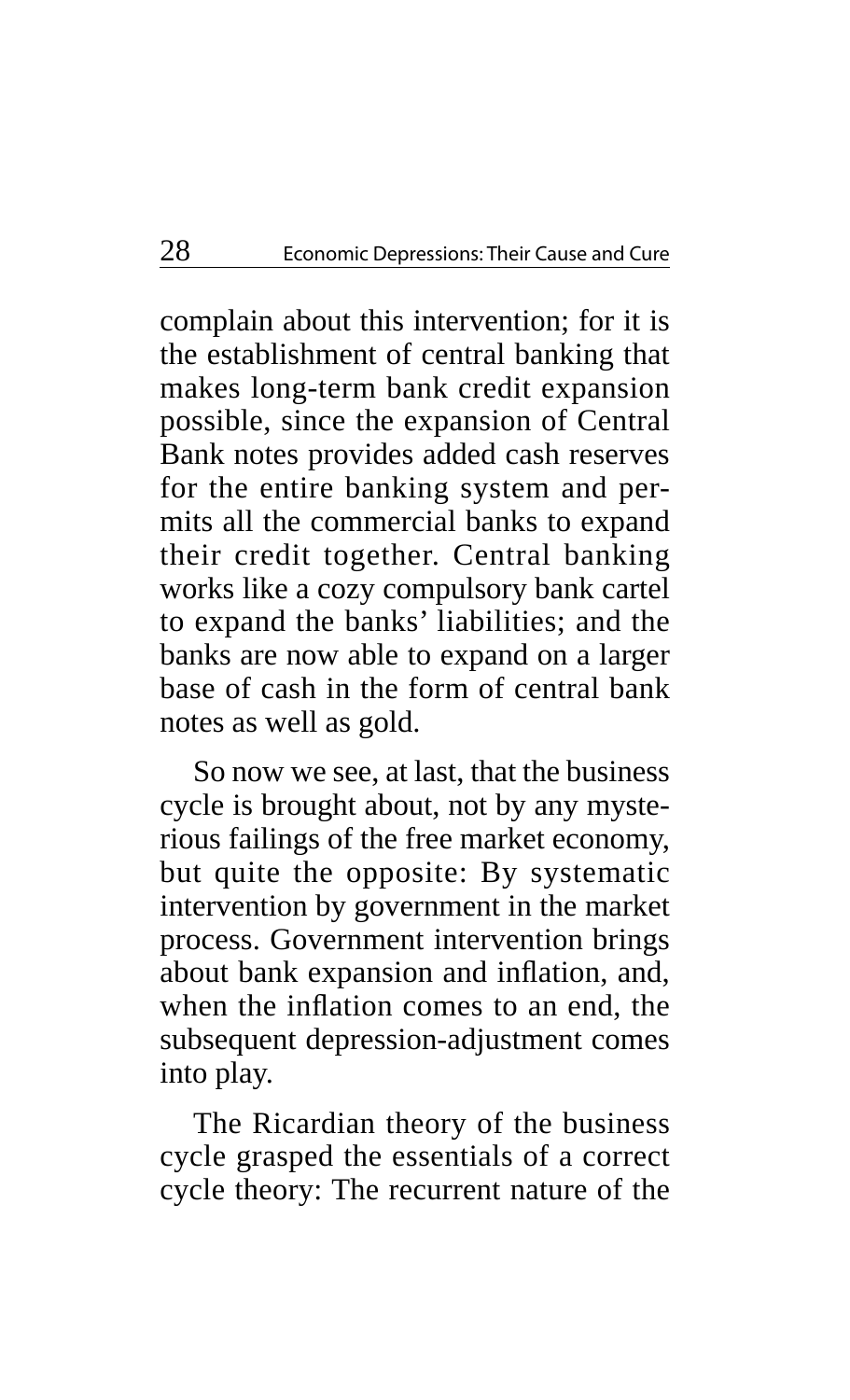phases of the cycle, depression as adjustment intervention in the market rather than from the free-market economy. But two problems were as yet unexplained: Why the sudden cluster of business error, the sudden failure of the entrepreneurial function, and why the vastly greater fluctuations in the producers' goods than in the consumers' goods industries? The Ricardian theory only explained movements in the price level, in general business; there was no hint of explanation of the vastly different reactions in the capital and consumers' goods industries.

 The correct and fully developed theory of the business cycle was finally discovered and set forth by the Austrian economist Ludwig von Mises, when he was a professor at the University of Vienna. Mises developed hints of his solution to the vital problem of the business cycle in his monumental *Theory of Money and Credit*, published in 1912, and still, nearly 60 years later, the best book on the theory of money and banking. Mises developed his cycle theory during the 1920s,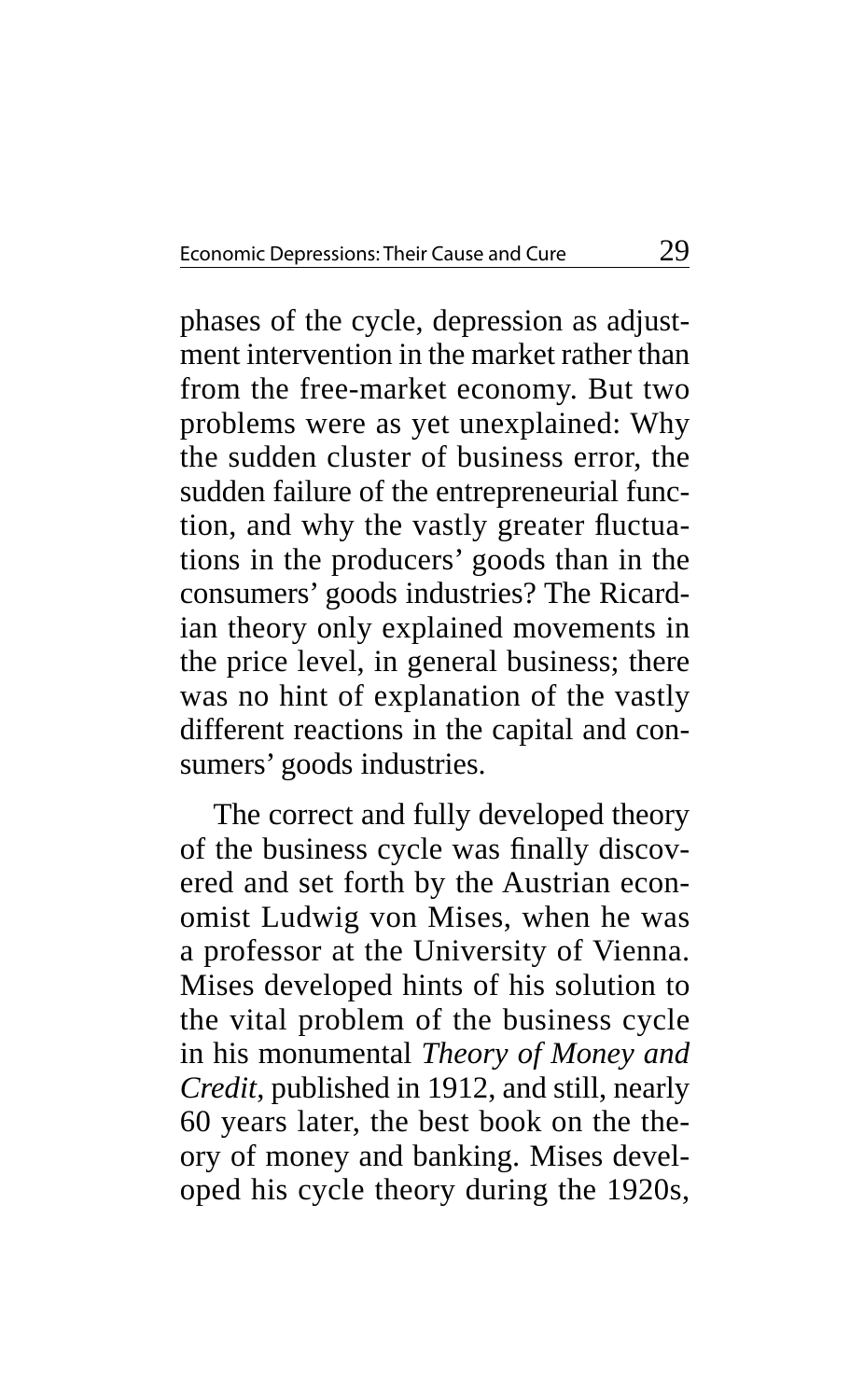and it was brought to the English-speaking world by Mises's leading follower, Friedrich A. von Hayek, who came from Vienna to teach at the London School of Economics in the early 1930s, and who published, in German and in English, two books which applied and elaborated the Mises cycle theory: *Monetary Theory and the Trade Cycle*, and *Prices and Production*. Since Mises and Hayek were Austrians, and also since they were in the tradition of the great nineteenth-century Austrian economists, this theory has become known in the literature as the " Austrian" (or the "monetary over-investment") theory of the business cycle.

Building on the Ricardians, on general "Austrian" theory, and on his own creative genius, Mises developed the following theory of the business cycle:

Without bank credit expansion, supply and demand tend to be equilibrated through the free price system, and no cumulative booms or busts can then develop. But then government through its central bank stimulates bank credit expansion by expanding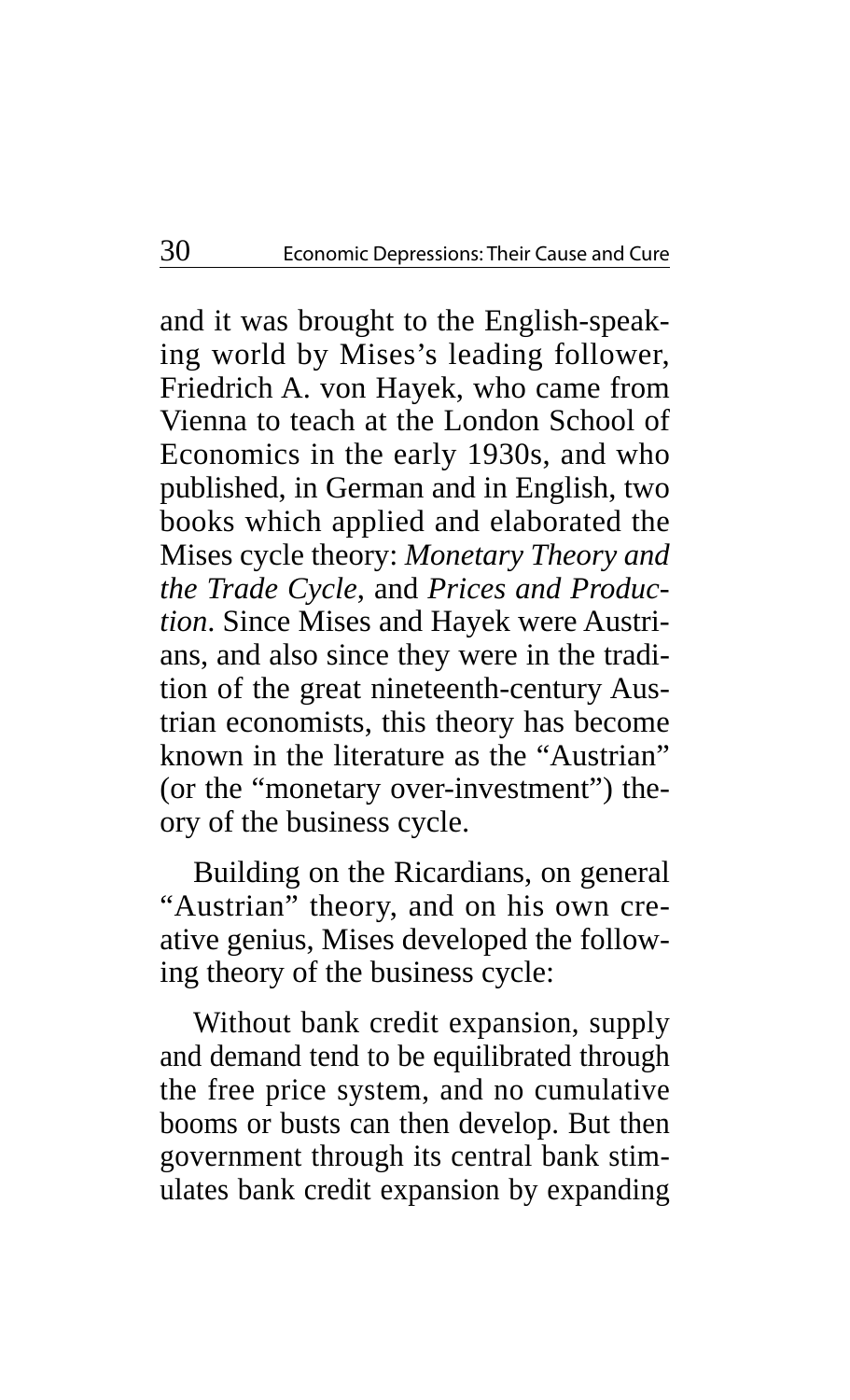central bank liabilities and therefore the cash reserves of all the nation's commercial banks. The banks then proceed to expand credit and hence the nation's money supply in the form of check deposits. As the Ricardians saw, this expansion of bank money drives up the prices of goods and hence causes inflation. But, Mises showed, it does something else, and something even more sinister. Bank credit expansion, by pouring new loan funds into the business world, artificially lowers the rate of interest in the economy below its free market level.

On the free and unhampered market, the interest rate is determined purely by the "time-preferences" of all the individuals that make up the market economy. For the essence of a loan is that a "present good" (money which can be used at present) is being exchanged for a "future good" (an IOU which can only be used at some point in the future). Since people always prefer money right now to the present prospect of getting the same amount of money some time in the future, the present good always commands a premium in the market over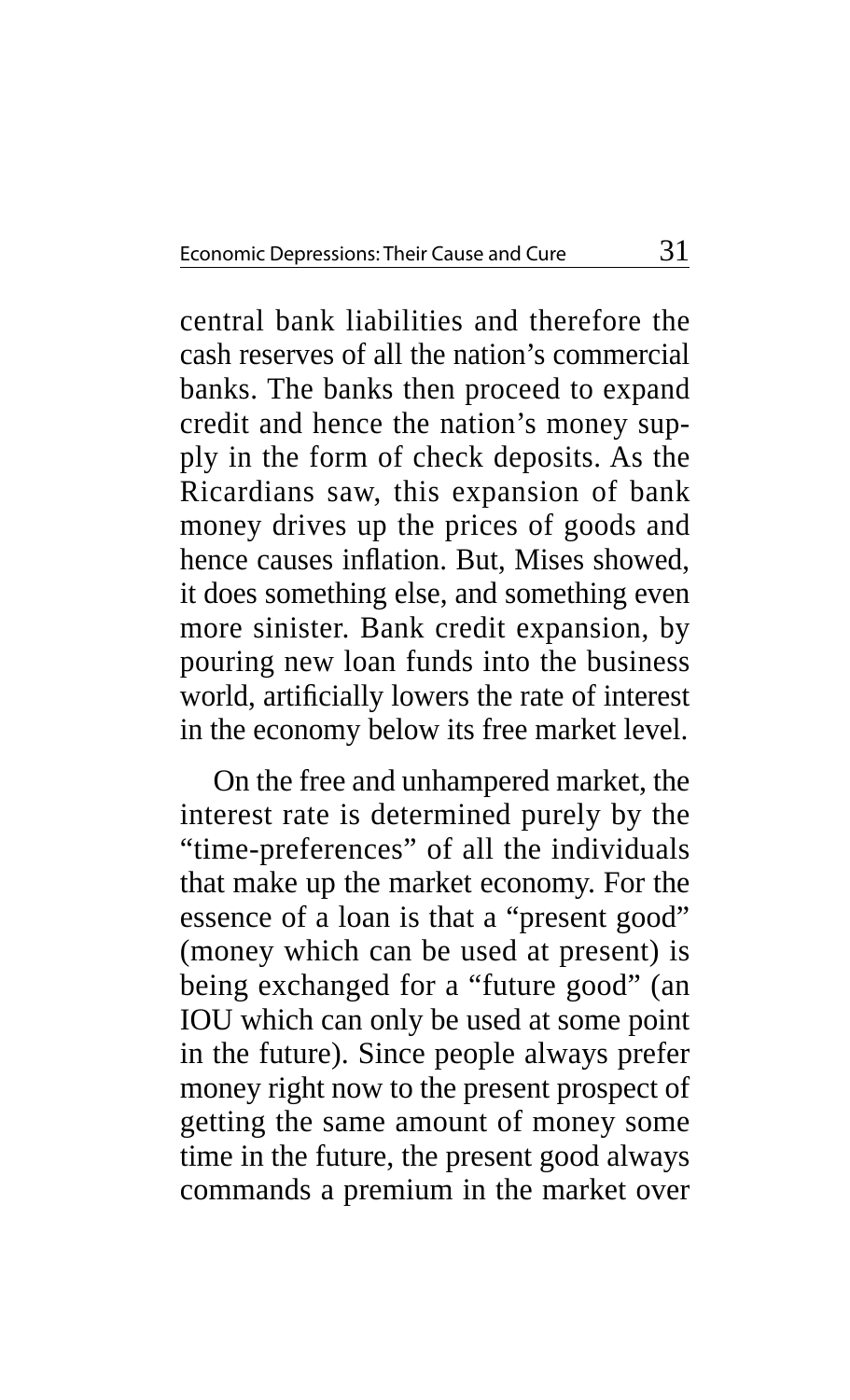the future. This premium is the interest rate, and its height will vary according to the degree to which people prefer the present to the future, i.e., the degree of their time-preferences.

People's time-preferences also determine the extent to which people will save and invest, as compared to how much they will consume. If people's time-preferences should fall, i.e., if their degree of preference for present over future falls, then people will tend to consume less now and save and invest more; at the same time, and for the same reason, the rate of interest, the rate of time-discount, will also fall. Economic growth comes about largely as the result of falling rates of time-preference, which lead to an increase in the proportion of saving and investment to consumption, and also to a falling rate of interest.

But what happens when the rate of interest falls, not because of lower timepreferences and higher savings, but from government interference that promotes the expansion of bank credit? In other words,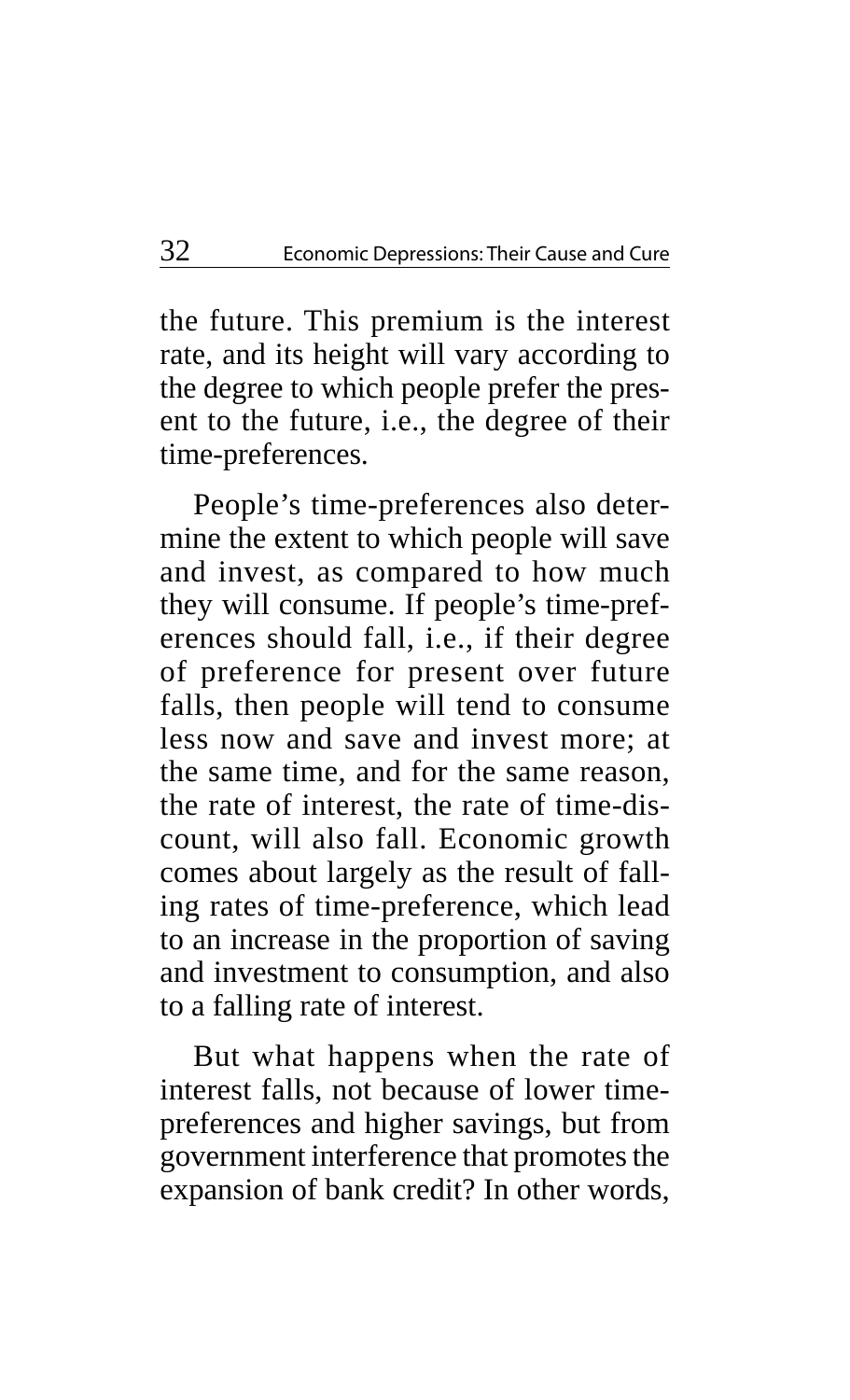if the rate of interest falls artificially, due to intervention, rather than naturally, as a result of changes in the valuations and preferences of the consuming public?

What happens is trouble. For businessmen, seeing the rate of interest fall, react as they always would and must to such a change of market signals: They invest more in capital and producers' goods. Investments, particularly in lengthy and time-consuming projects, which previously looked unprofitable now seem profitable, because of the fall of the interest charge. In short, businessmen react as they would react if savings had *genuinely* increased: They expand their investment in durable equipment, in capital goods, in industrial raw material, in construction as compared to their direct production of consumer goods.

Businesses, in short, happily borrow the newly expanded bank money that is coming to them at cheaper rates; they use the money to invest in capital goods, and eventually this money gets paid out in higher rents to land, and higher wages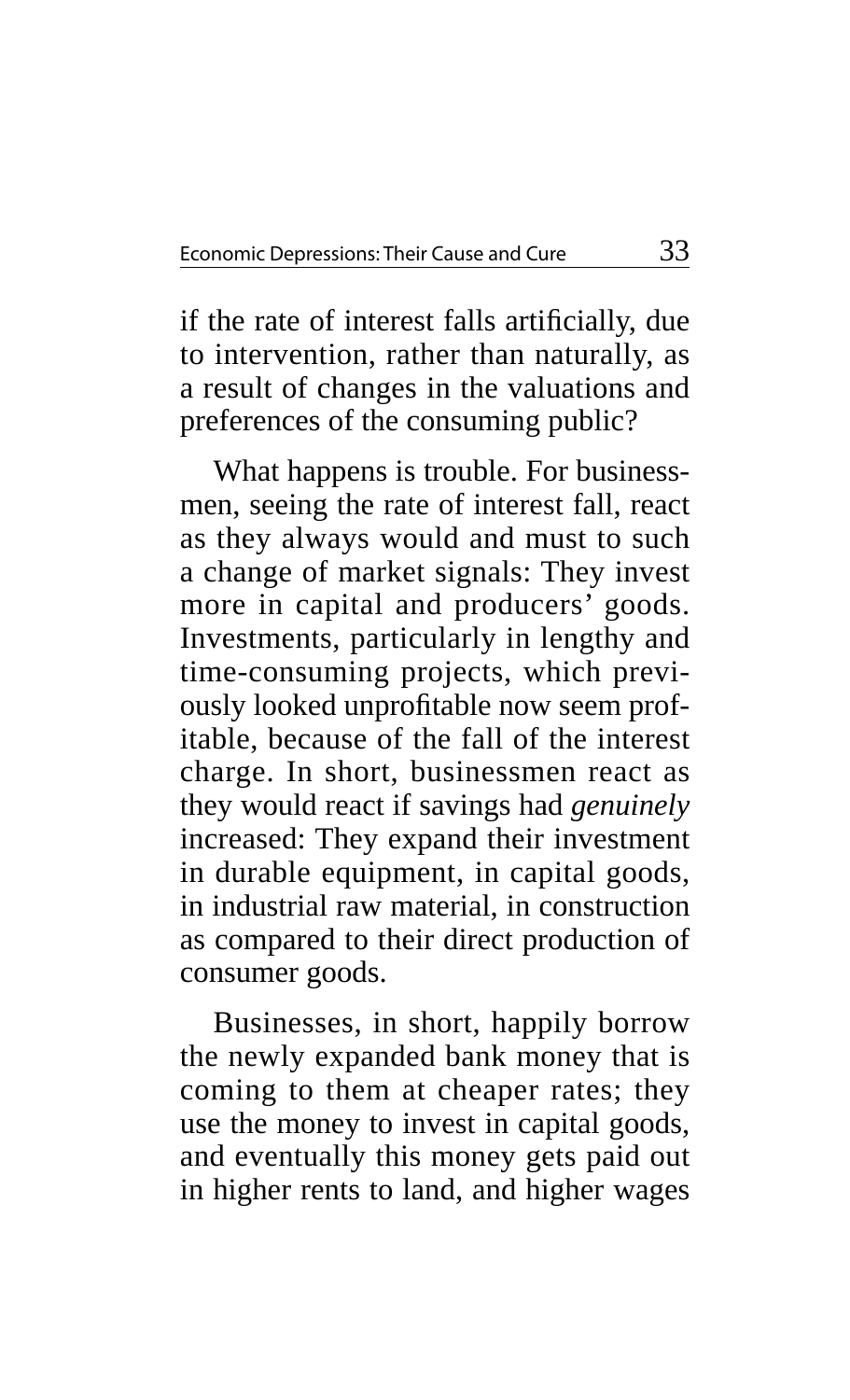to workers in the capital goods industries. The increased business demand bids up labor costs, but businesses think they can pay these higher costs because they have been fooled by the government-and-bank intervention in the loan market and its decisively important tampering with the interest-rate signal of the marketplace.

The problem comes as soon as the workers and landlords—largely the former, since most gross business income is paid out in wages—begin to spend the new bank money that they have received in the form of higher wages. For the time-preferences of the public have not *really* gotten lower; the public doesn't *want* to save more than it has. So the workers set about to consume most of their new income, in short to reestablish the old consumer/saving proportions. This means that they redirect the spending back to the consumer goods industries, and they don't save and invest enough to buy the newly-produced machines, capital equipment, industrial raw materials, etc. This all reveals itself as a sudden sharp and continuing depression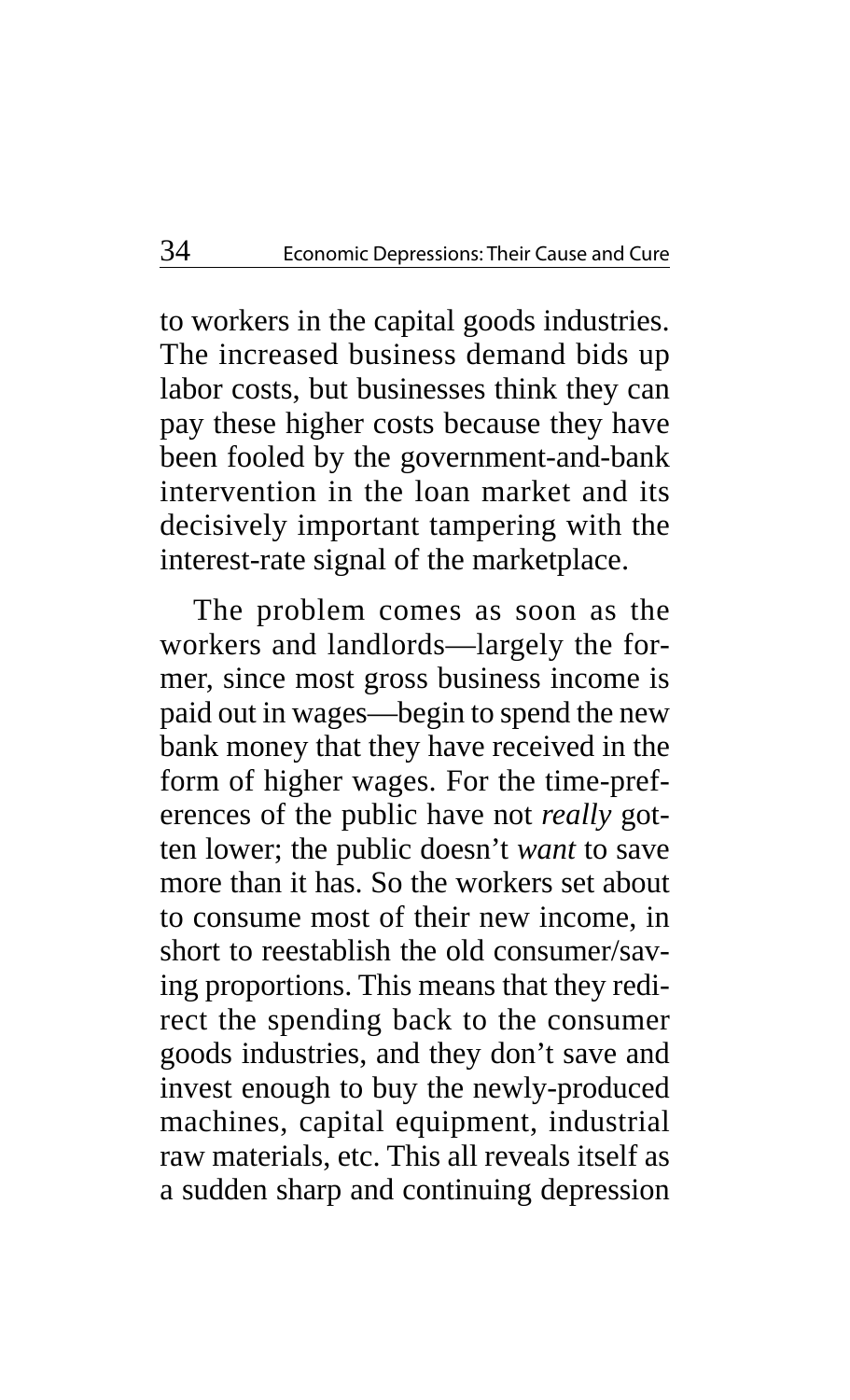in the *producers' goods* industries. Once the consumers reestablished their desired consumption/investment proportions, it is thus revealed that business had invested too much in capital goods and had underinvested in consumer goods. Business had been seduced by the governmental tampering and artificial lowering of the rate of interest, and acted as if more savings were available to invest than were really there. As soon as the new bank money filtered through the system and the consumers reestablished their old proportions, it became clear that there were not enough savings to buy all the producers' goods, and that business had misinvested the limited savings available. Business had overinvested in capital goods and underinvested in consumer products.

The inflationary boom thus leads to distortions of the pricing and production system. Prices of labor and raw materials in the capital goods industries had been bid up during the boom too high to be profitable once the consumers reassert their old consumption/investment preferences. The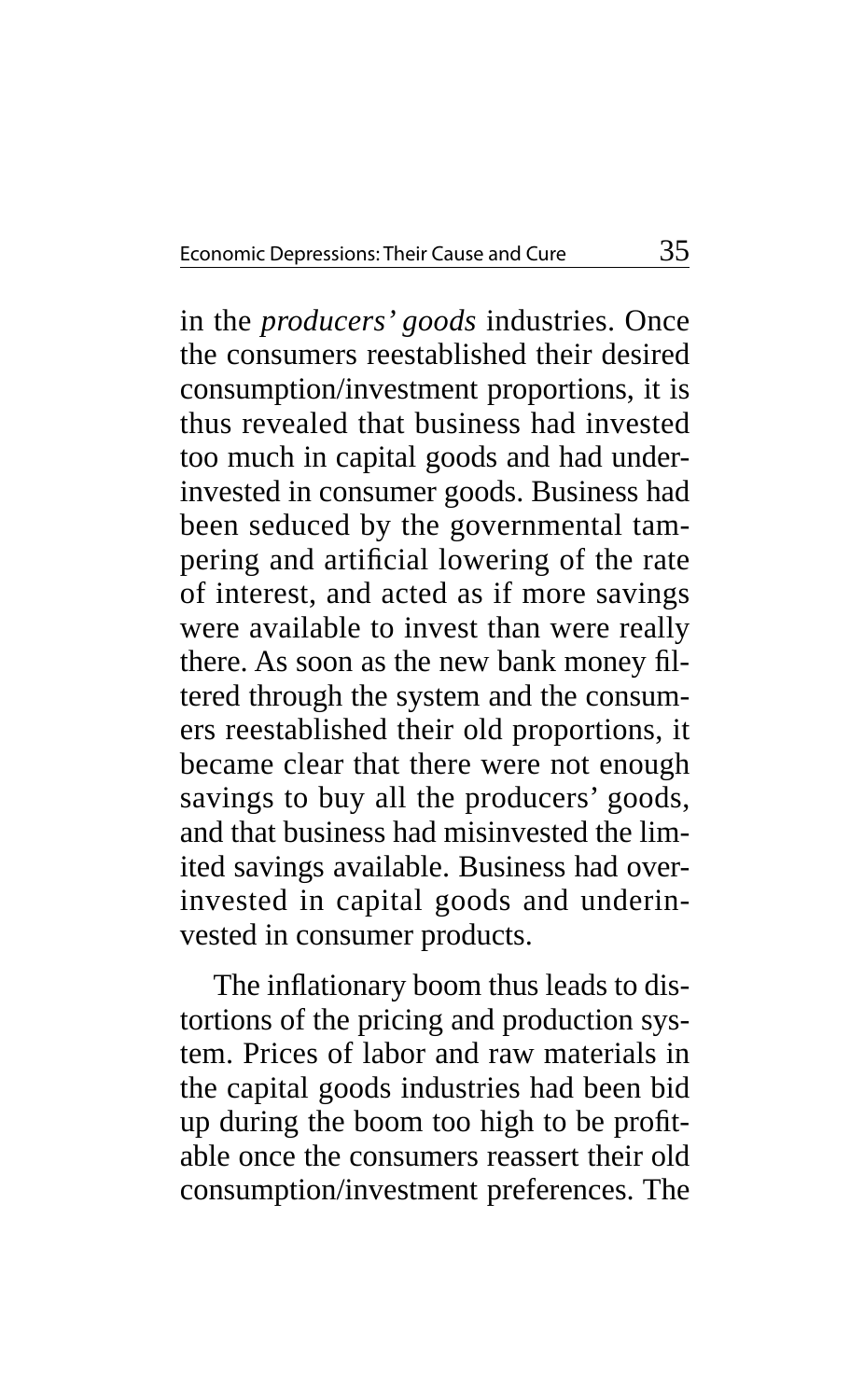"depression" is then seen as the necessary and healthy phase by which the market economy sloughs off and liquidates the unsound, uneconomic investments of the boom, and reestablishes those proportions between consumption and investment that are truly desired by the consumers. The depression is the painful but necessary process by which the free market sloughs off the excesses and errors of the boom and reestablishes the market economy in its function of efficient service to the mass of consumers. Since prices of factors of production have been bid too high in the boom, this means that prices of labor and goods in these capital goods industries must be allowed to fall until proper market relations are resumed.

Since the workers receive the increased money in the form of higher wages fairly rapidly, how is it that booms can go on for years without having their unsound investments revealed, their errors due to tampering with market signals become evident, and the depression- adjustment process begins its work? The answer is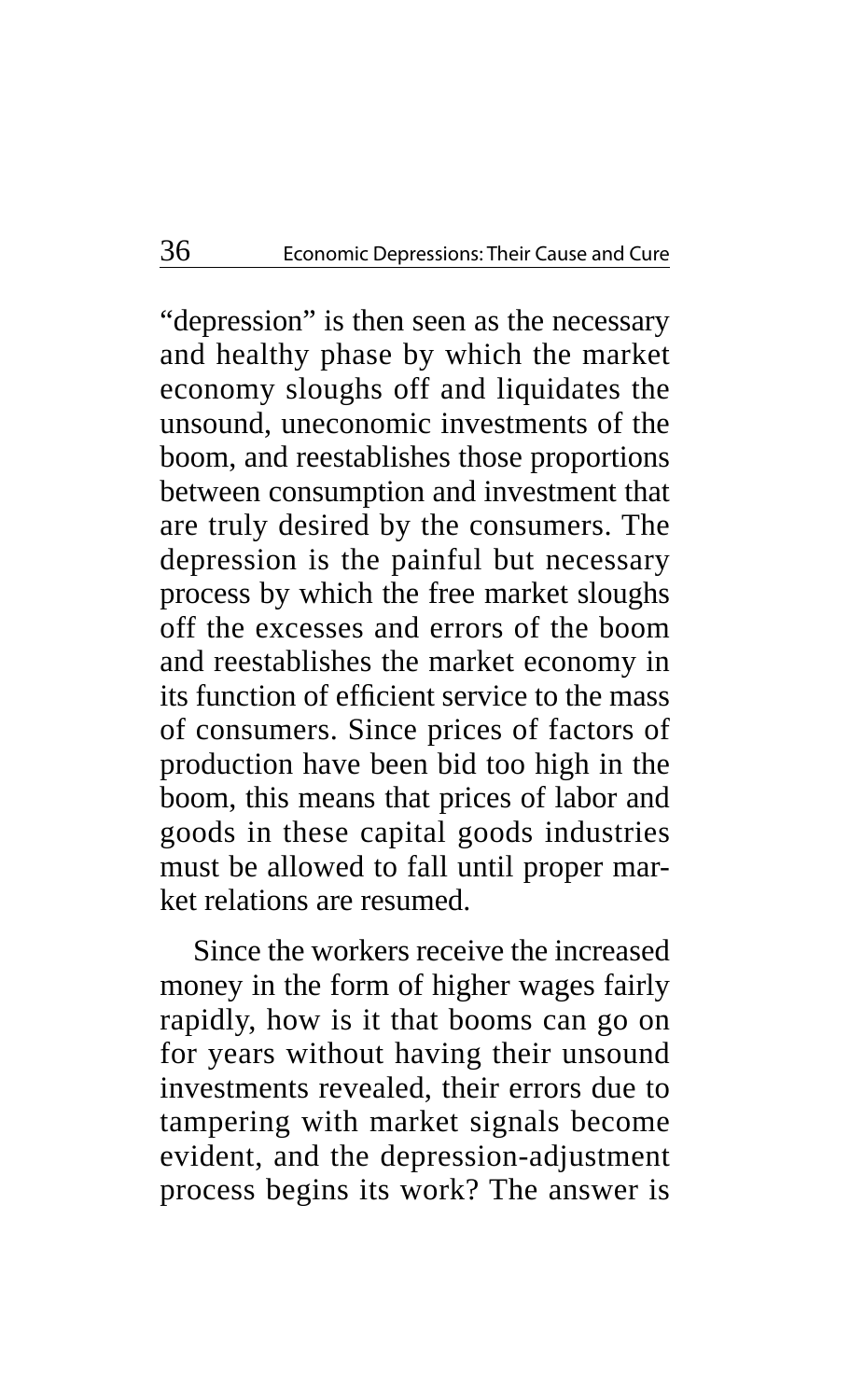that booms would be very short lived if the bank credit expansion and subsequent pushing of the rate of interest below the free market level were a one-shot affair. But the point is that the credit expansion is *not* one-shot; it proceeds on and on, never giving consumers the chance to reestablish their preferred proportions of consumption and saving, never allowing the rise in costs in the capital goods industries to catch up to the inflationary rise in prices. Like the repeated doping of a horse, the boom is kept on its way and ahead of its inevitable comeuppance, by repeated doses of the stimulant of bank credit. It is only when bank credit expansion must finally stop, either because the banks are getting into a shaky condition or because the public begins to balk at the continuing inflation, that retribution finally catches up with the boom. As soon as credit expansion stops, then the piper must be paid, and the inevitable readjustments liquidate the unsound over-investments of the boom, with the reassertion of a greater proportionate emphasis on consumers' goods production.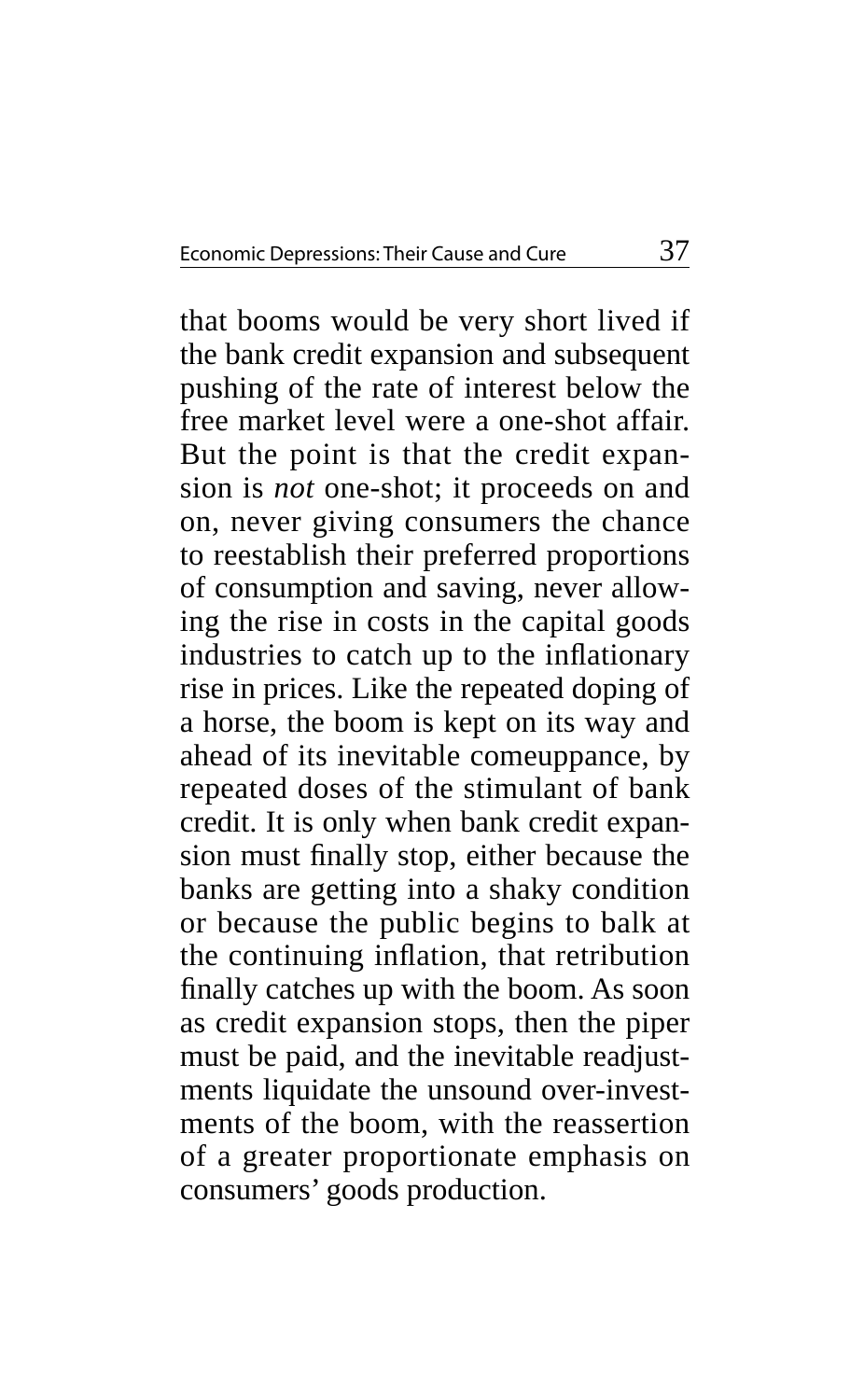Thus, the Misesian theory of the business cycle accounts for all of our puzzles: The repeated and recurrent nature of the cycle, the massive cluster of entrepreneurial error, the far greater intensity of the boom and bust in the producers' goods industries.

 Mises, then, pinpoints the blame for the cycle on inflationary bank credit expansion propelled by the intervention of government and its central bank. What does Mises say should be done, say by government, once the depression arrives? What is the governmental role in the cure of depression? In the first place, government must cease inflating as soon as possible. It is true that this will, inevitably, bring the inflationary boom abruptly to an end, and commence the inevitable recession or depression. But the longer the government waits for this, the worse the necessary readjustments will have to be. The sooner the depression-readjustment is gotten over with, the better. This means, also, that the government must never try to prop up unsound business situations;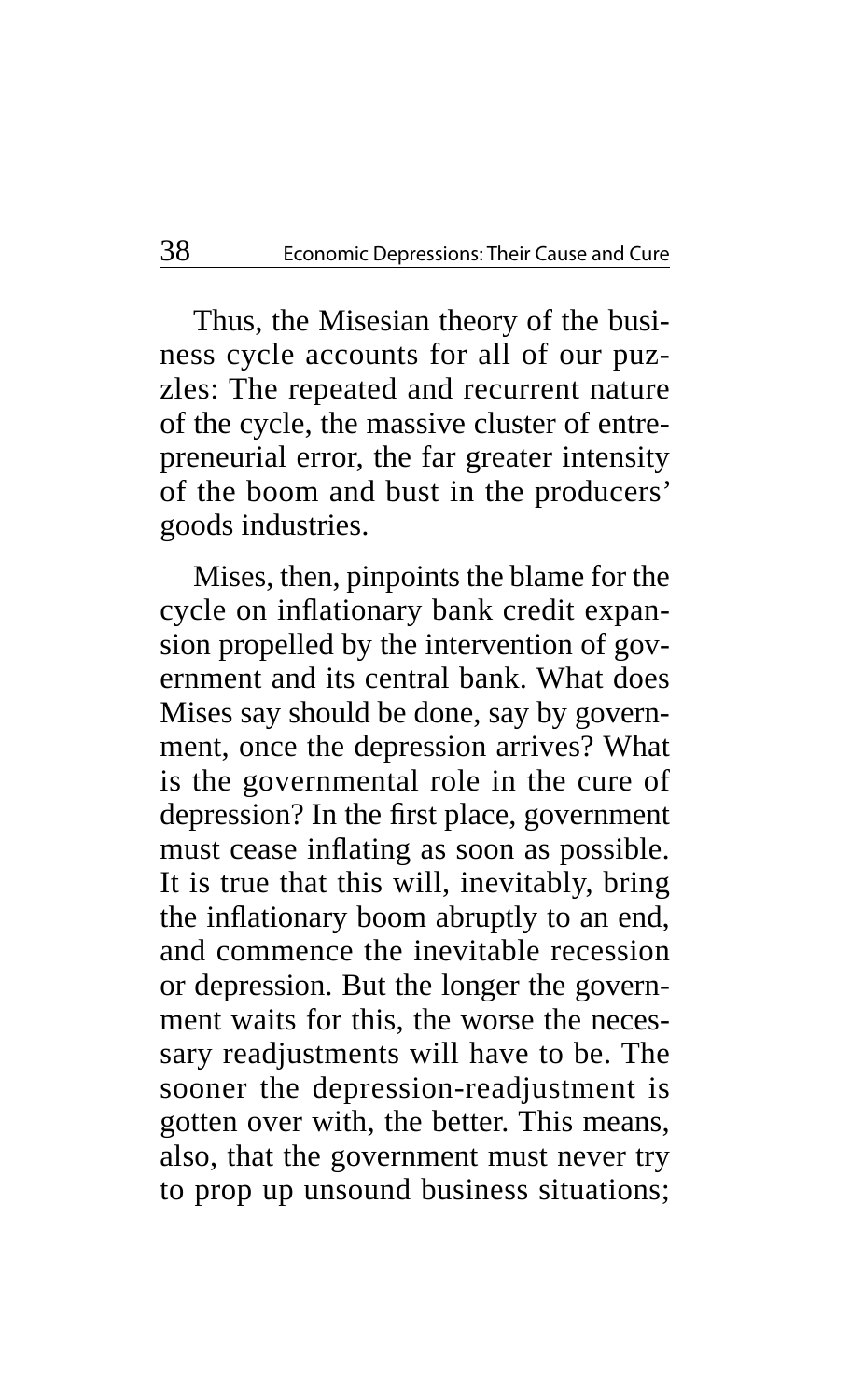it must never bail out or lend money to business firms in trouble. Doing this will simply prolong the agony and convert a sharp and quick depression phase into a lingering and chronic disease. The government must never try to prop up wage rates or prices of producers' goods; doing so will prolong and delay indefinitely the completion of the depression- adjustment process; it will cause indefinite and prolonged depression and mass unemployment in the vital capital goods industries. The government must not try to inflate again, in order to get out of the depression. For even if this reinflation succeeds, it will only sow greater trouble later on. The government must do nothing to encourage consumption, and it must not increase its own expenditures, for this will further increase the social consumption/investment ratio. In fact, cutting the government budget will improve the ratio. What the economy needs is not more consumption spending but more saving, in order to validate some of the excessive investments of the boom.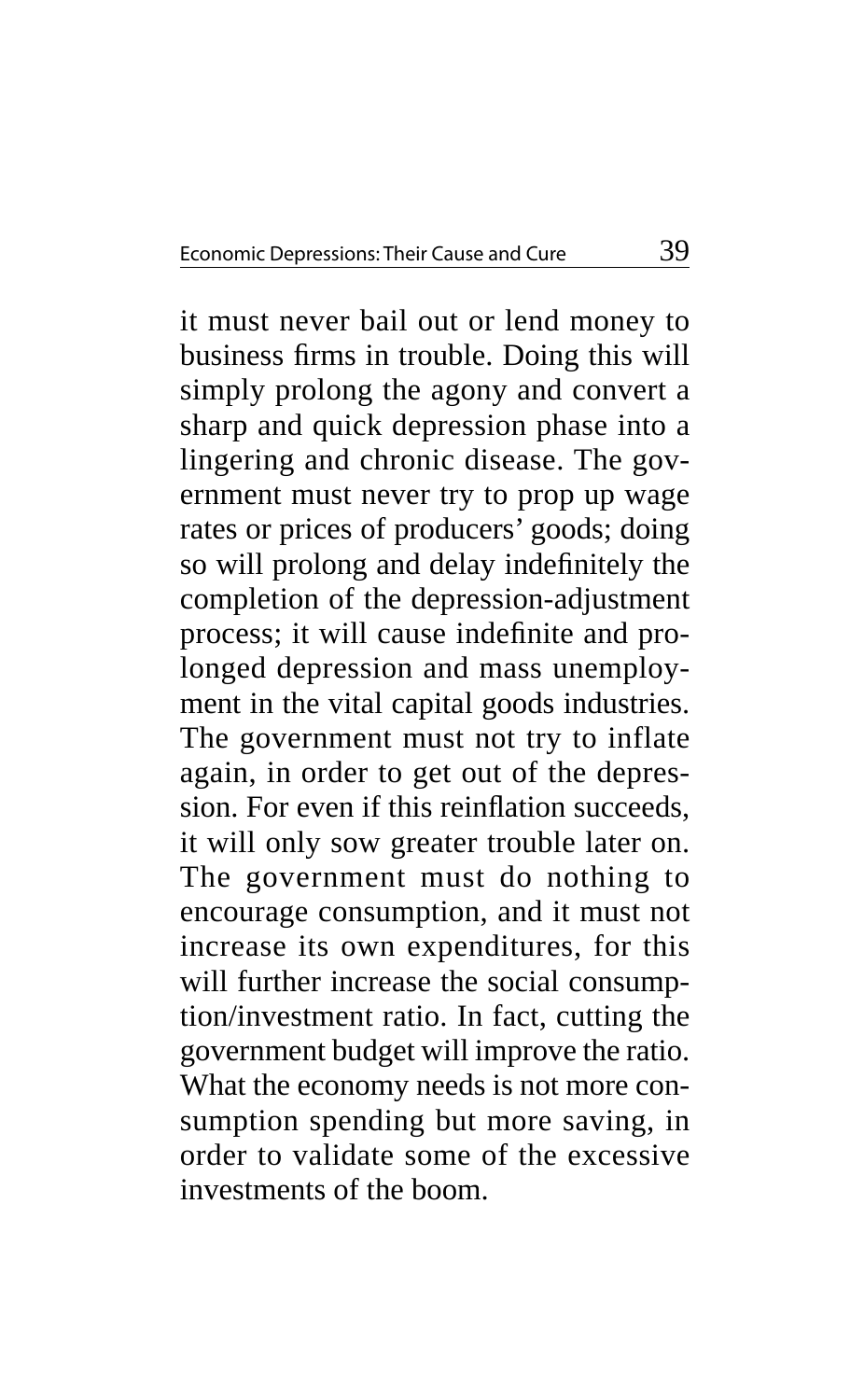Thus, what the government should do, according to the Misesian analysis of the depression, is absolutely nothing. It should, from the point of view of economic health and ending the depression as quickly as possible, maintain a strict hands off, "laissez-faire" policy. Anything it does will delay and obstruct the adjustment process of the market; the less it does, the more rapidly will the market adjustment process do its work, and sound economic recovery ensue.

The Misesian prescription is thus the exact opposite of the Keynesian: It is for the government to keep absolute hands off the economy and to confine itself to stopping its own inflation and to cutting its own budget.

It has today been completely forgotten, even among economists, that the Misesian explanation and analysis of the depression gained great headway precisely during the Great Depression of the 1930s—the very depression that is always held up to advocates of the free market economy as the greatest single and catastrophic failure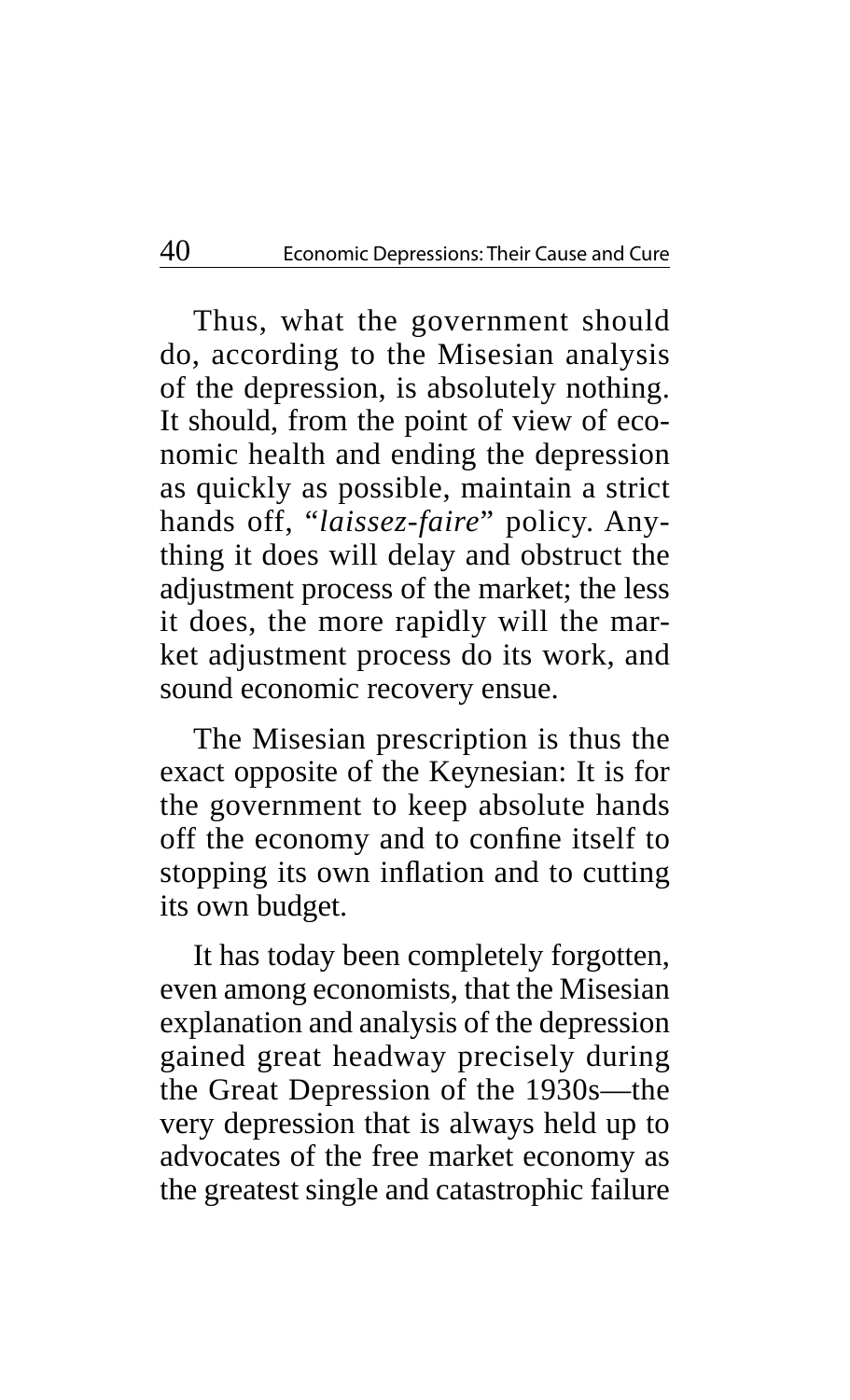of *laissez-faire* capitalism. It was no such thing. 1929 was made inevitable by the vast bank credit expansion throughout the Western world during the 1920s: A policy deliberately adopted by the Western governments, and most importantly by the Federal Reserve System in the United States. It was made possible by the failure of the Western world to return to a genuine gold standard after World War I, and thus allowing more room for inflationary policies by government. Everyone now thinks of President Coolidge as a believer in *laissez-faire* and an unhampered market economy; he was not, and tragically, nowhere less so than in the field of money and credit. Unfortunately, the sins and errors of the Coolidge intervention were laid to the door of a non-existent free market economy.

If Coolidge made 1929 inevitable, it was President Hoover who prolonged and deepened the depression, transforming it from a typically sharp but swiftlydisappearing depression into a lingering and near-fatal malady, a malady "cured"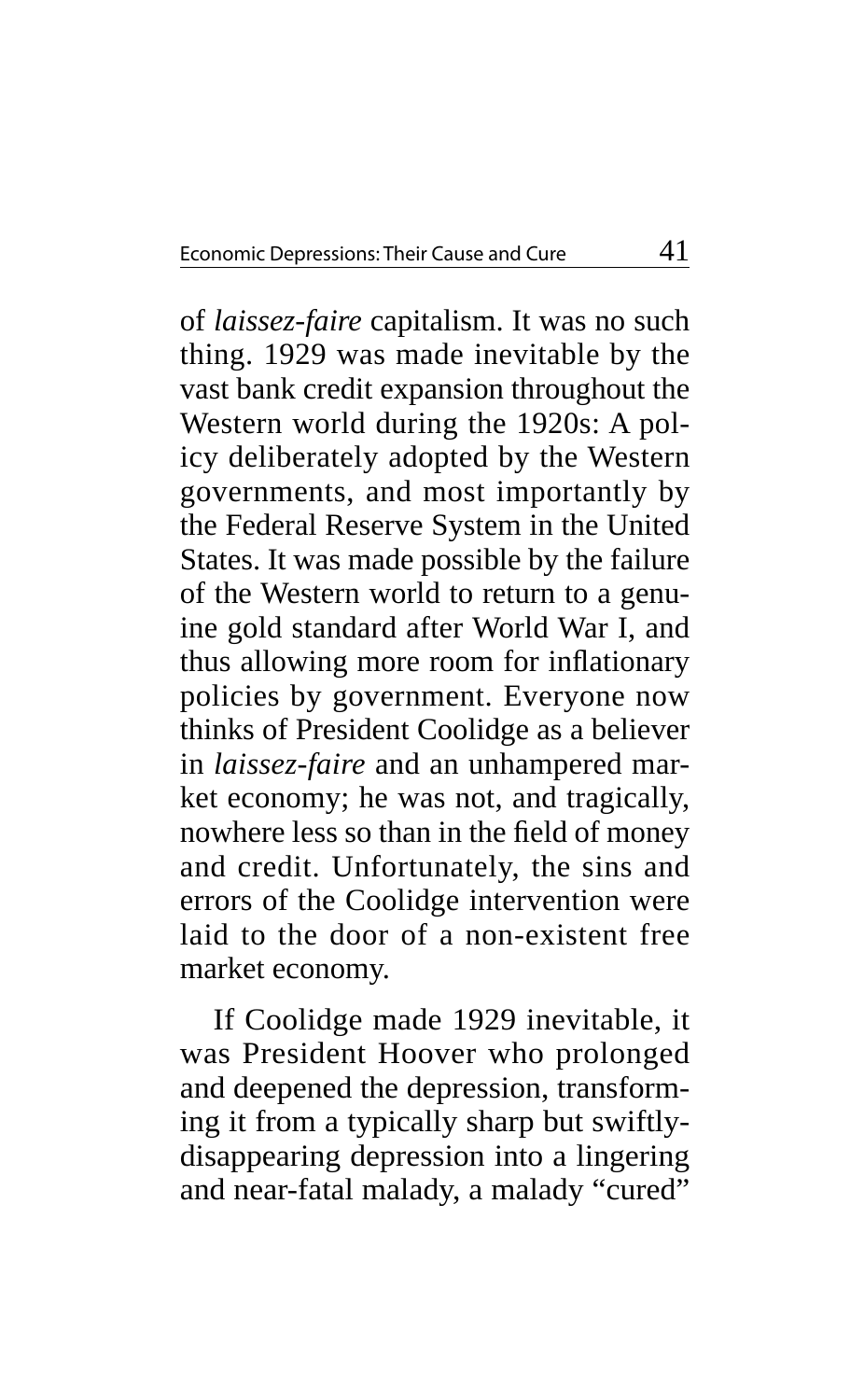only by the holocaust of World War II. Hoover, not Franklin Roosevelt, was the founder of the policy of the "New Deal": essentially the massive use of the State to do exactly what Misesian theory would most warn against—to prop up wage rates above their free-market levels, prop up prices, inflate credit, and lend money to shaky business positions. Roosevelt only advanced, to a greater degree, what Hoover had pioneered. The result for the first time in American history, was a nearly perpetual depression and nearly permanent mass unemployment. The Coolidge crisis had become the unprecedentedly prolonged Hoover- Roosevelt depression.

Ludwig von Mises had predicted the depression during the heyday of the great boom of the 1920s—a time, just like today, when economists and politicians, armed with a "new economics" of perpetual inflation, and with new "tools" provided by the Federal Reserve System, proclaimed a perpetual "New Era" of permanent prosperity guaranteed by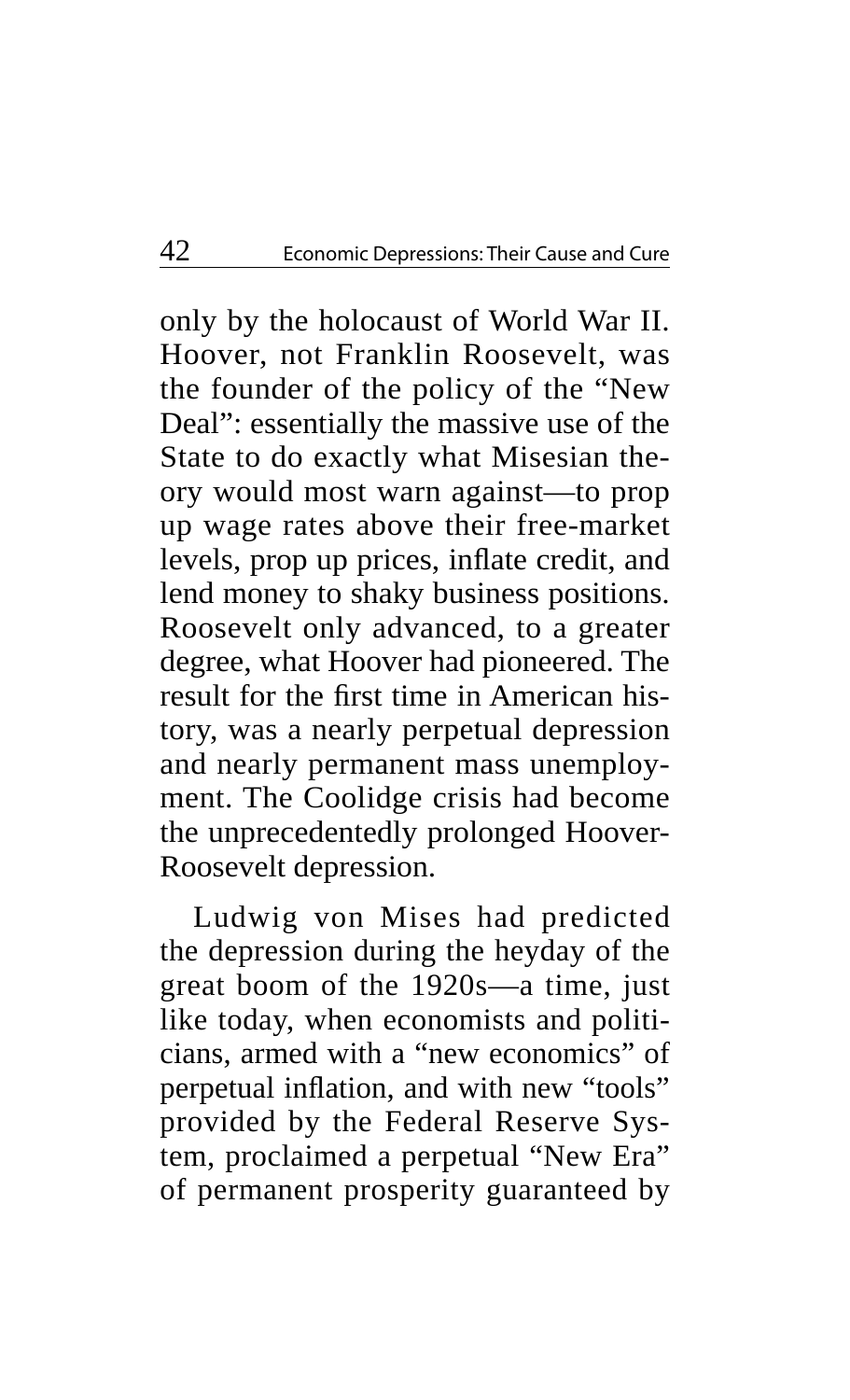our wise economic doctors in Washington. Ludwig von Mises, alone armed with a correct theory of the business cycle, was one of the very few economists to predict the Great Depression, and hence the economic world was forced to listen to him with respect. F. A. Hayek spread the word in England, and the younger English economists were all, in the early 1930s, beginning to adopt the Misesian cycle theory for their analysis of the depression—and also to adopt, of course, the strictly free-market policy prescription that flowed with this theory. Unfortunately, economists have now adopted the historical notion of Lord Keynes: That no "classical economists" had a theory of the business cycle until Keynes came along in 1936. There *was* a theory of the depression; it was the classical economic tradition; its prescription was strict hard money and *laissez-faire*; and it was rapidly being adopted, in England and even in the United States, as the accepted theory of the business cycle. (A particular irony is that the major "Austrian" proponent in the United States in the early and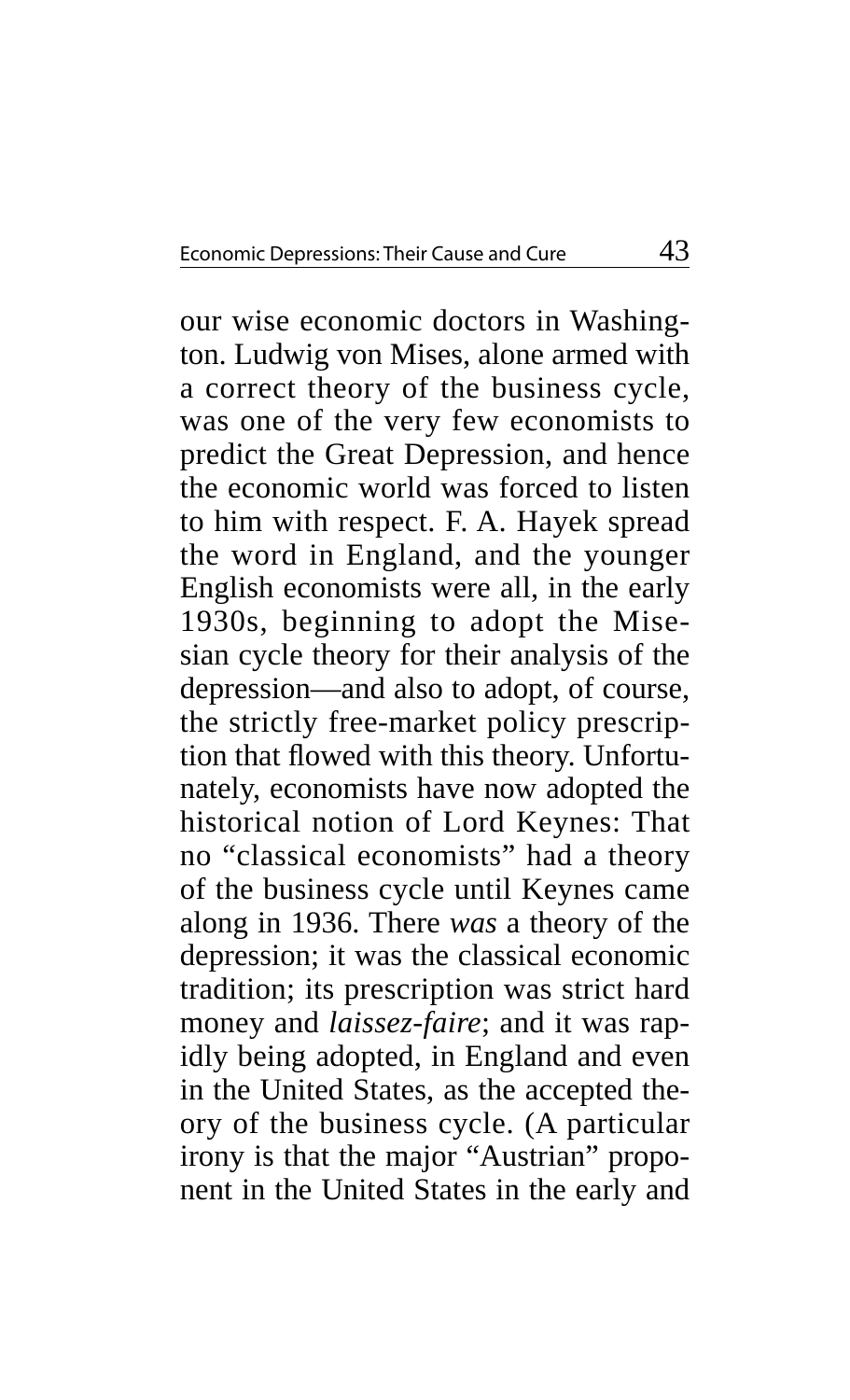mid-1930s was none other than Professor Alvin Hansen, very soon to make his mark as the outstanding Keynesian disciple in this country.)

What swamped the growing acceptance of Misesian cycle theory was simply the "Keynesian Revolution"—the amazing sweep that Keynesian theory made of the economic world shortly after the publication of the *General Theory* in 1936. It is not that Misesian theory was refuted successfully; it was just *forgotten* in the rush to climb on the suddenly fashionable Keynesian bandwagon. Some of the leading adherents of the Mises theory—who clearly knew better—succumbed to the newly established winds of doctrine, and won leading American university posts as a consequence.

But now the once arch-Keynesian London *Economist* has recently proclaimed that "Keynes is Dead." After over a decade of facing trenchant theoretical critiques and refutation by stubborn economic facts, the Keynesians are now in general and massive retreat. Once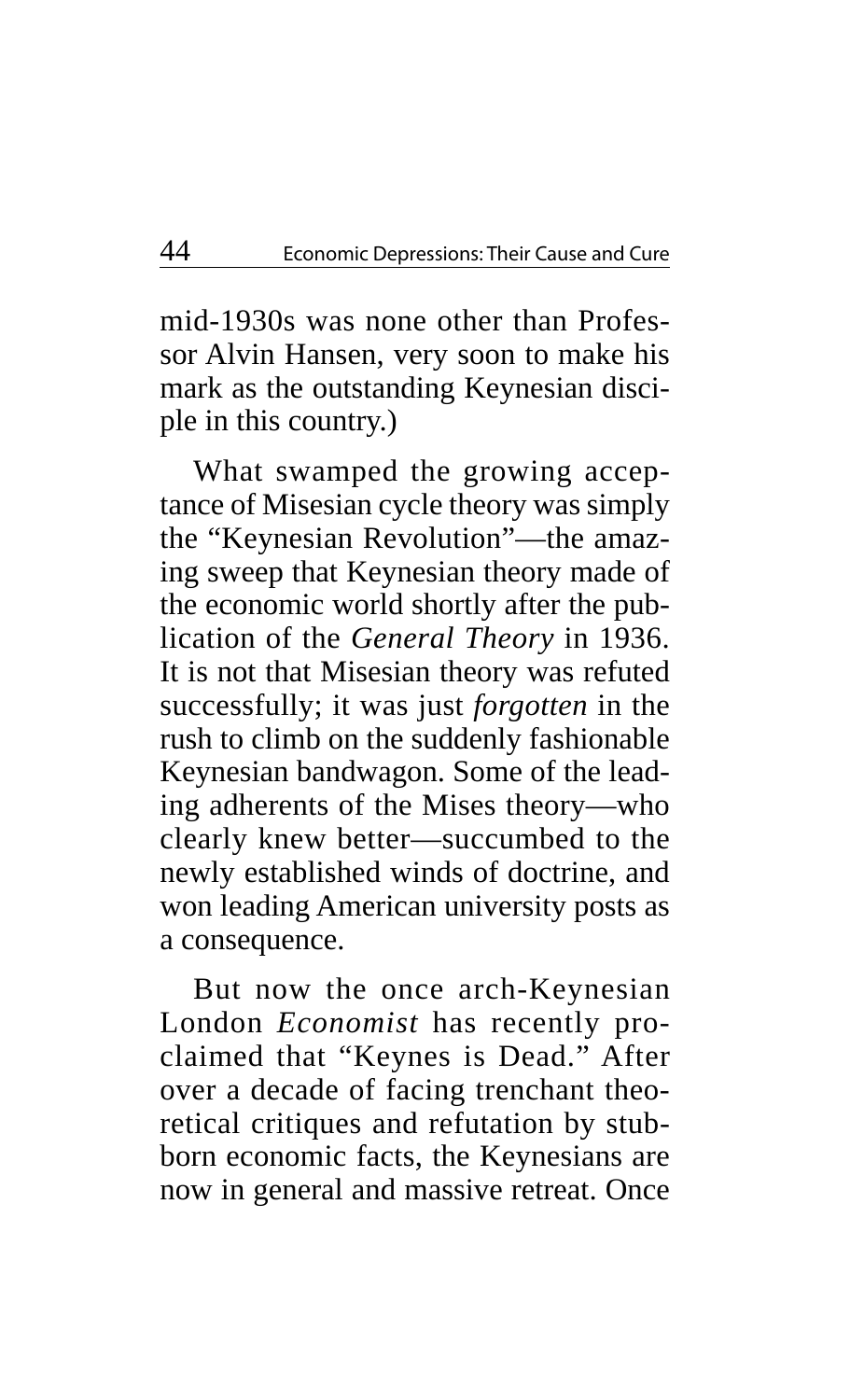again, the money supply and bank credit are being grudgingly acknowledged to play a leading role in the cycle. The time is ripe—for a rediscovery, a renaissance, of the Mises theory of the business cycle. It can come none too soon; if it ever does, the whole concept of a Council of Economic Advisors would be swept away, and we would see a massive retreat of government from the economic sphere. But for all this to happen, the world of economics, and the public at large, must be made aware of the existence of an explanation of the business cycle that has lain neglected on the shelf for all too many tragic years.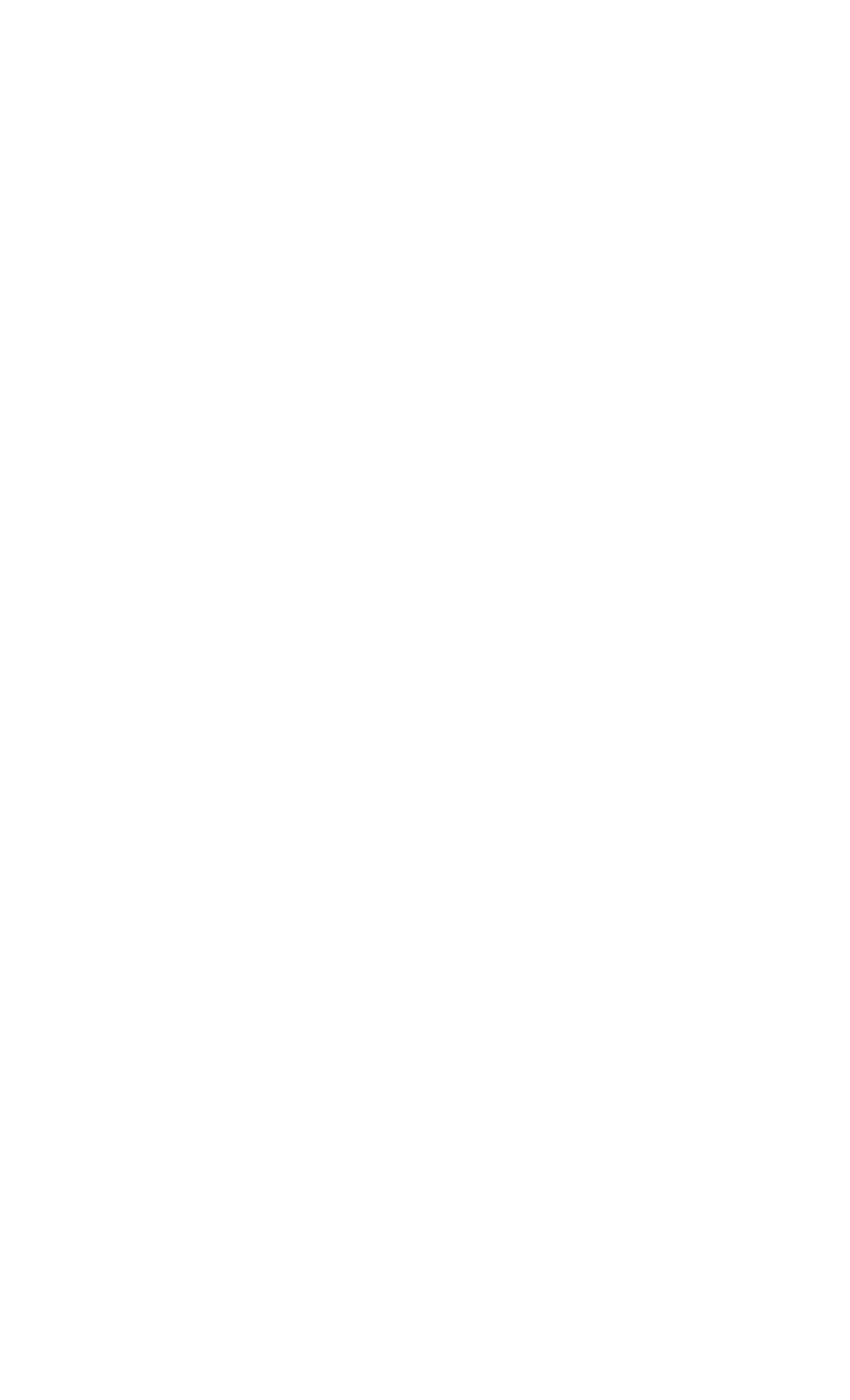# Index

Business cycle Austrian, 29, 30, 43 Keynesian, 9 Marx, 13 Ricardian, 21, 28, 29 Central Bank, 27, 28 Coolidge, Calvin, 41, 42 Depression as a period of adjustment, 28, 29, 36, 39, 40 definition of, 8 following credit expansion, 37, 38, 41 Great Depression, 40, 43 length and depth of, 25 price level during, 29 prolonged by wage and price rigidity, 39 theory of, 9, 29, 30 Entrepreneurship, 16

Federal Reserve System, 27, 41, 42

Gold standard, 21, 22, 23, 24, 25, 26, 28, 41

Great Depression *See* Depression

Hayek, F.A.

 *Monetary Theory and the Trade Cycle*, and *Prices and Production*, 30 proponent of Austrian business cycle, 30 Hoover, Herbert, 41, 42 Hume, David, 20 Industrial Revolution, 13 **Inflation**  causes of, 9 effects of, 22

overspending in Keynesian analysis, 9

47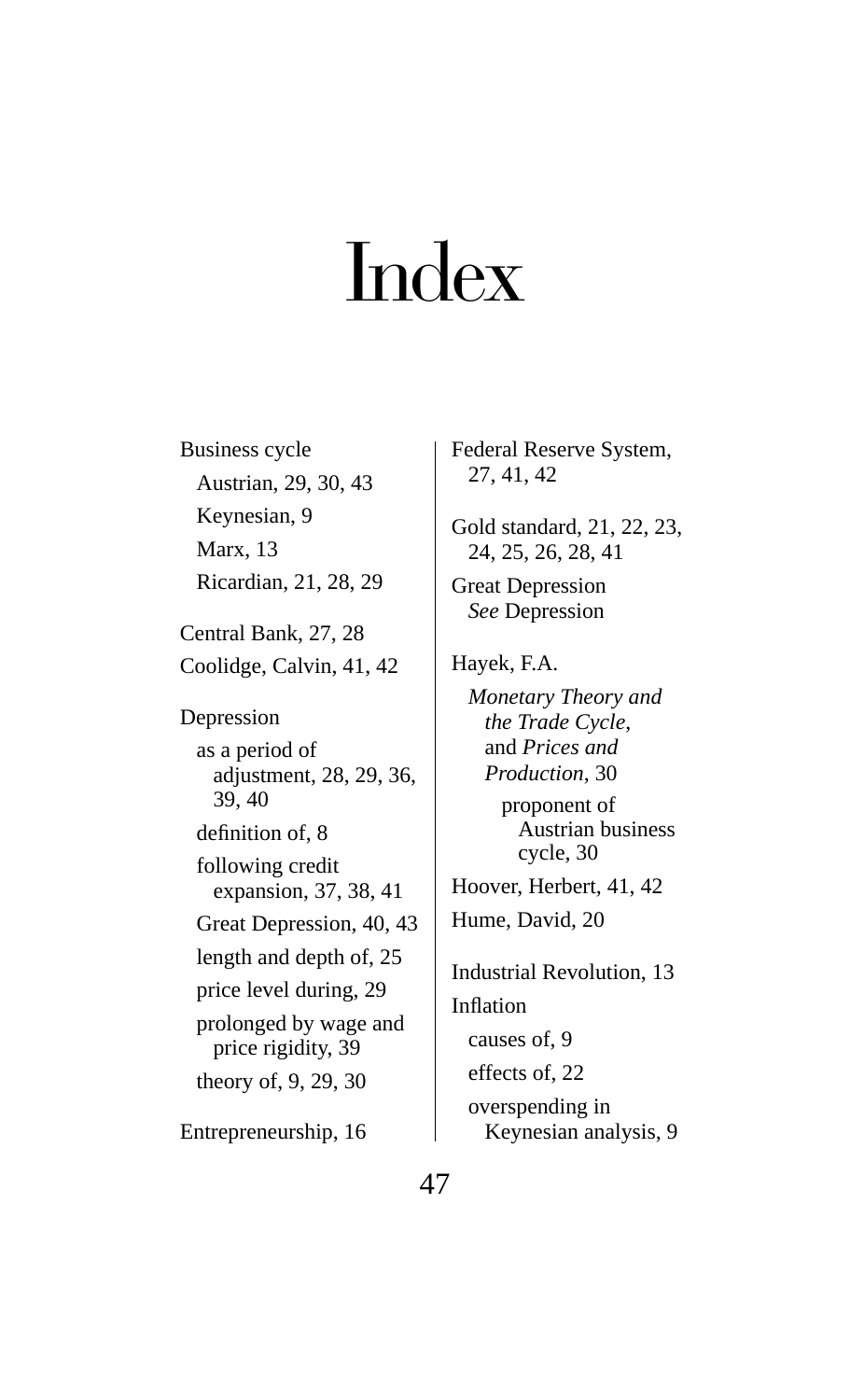solutions to, 29 squelched in a competitive banking industry, 26 Interest rate allocation of resources, 38 manipulation, 31–35 natural, or real, 31–32, 37 Keynes, John Maynard  *General Theory of Employment, Interest, and Money*, 9 government intervention in the economy, 10 Keynesianism, 9, 43, 44 Keynesian revolution, 44 *Laissez-faire* policy, 40, 41, 43 Marx, Karl, 13 McCracken, Paul, 10, 11 Mises, Ludwig von, 29, 30, 31, 38, 42, 43, 44, 45 on business cycles, 29 on government intervention during economic crises, 40

on the Great Depression, 40 *Theory of Money and Credit*, 29 New Deal, 42 Nixon, Richard, 10 Prices general level of, 14 relative, 25 stabilization, 9 Price theory, 14 Production time element in, 16 Recession, 8, 9, 10, 17, 38 Ricardo, David, 20 Roosevelt, Franklin Delano, 42 Socialism, 12 Time preference, 31, 34 Unemployment, 11, 39, 42 Wages government manipulation of, 33, 39 increasing as a result of credit inflation, 33, 42